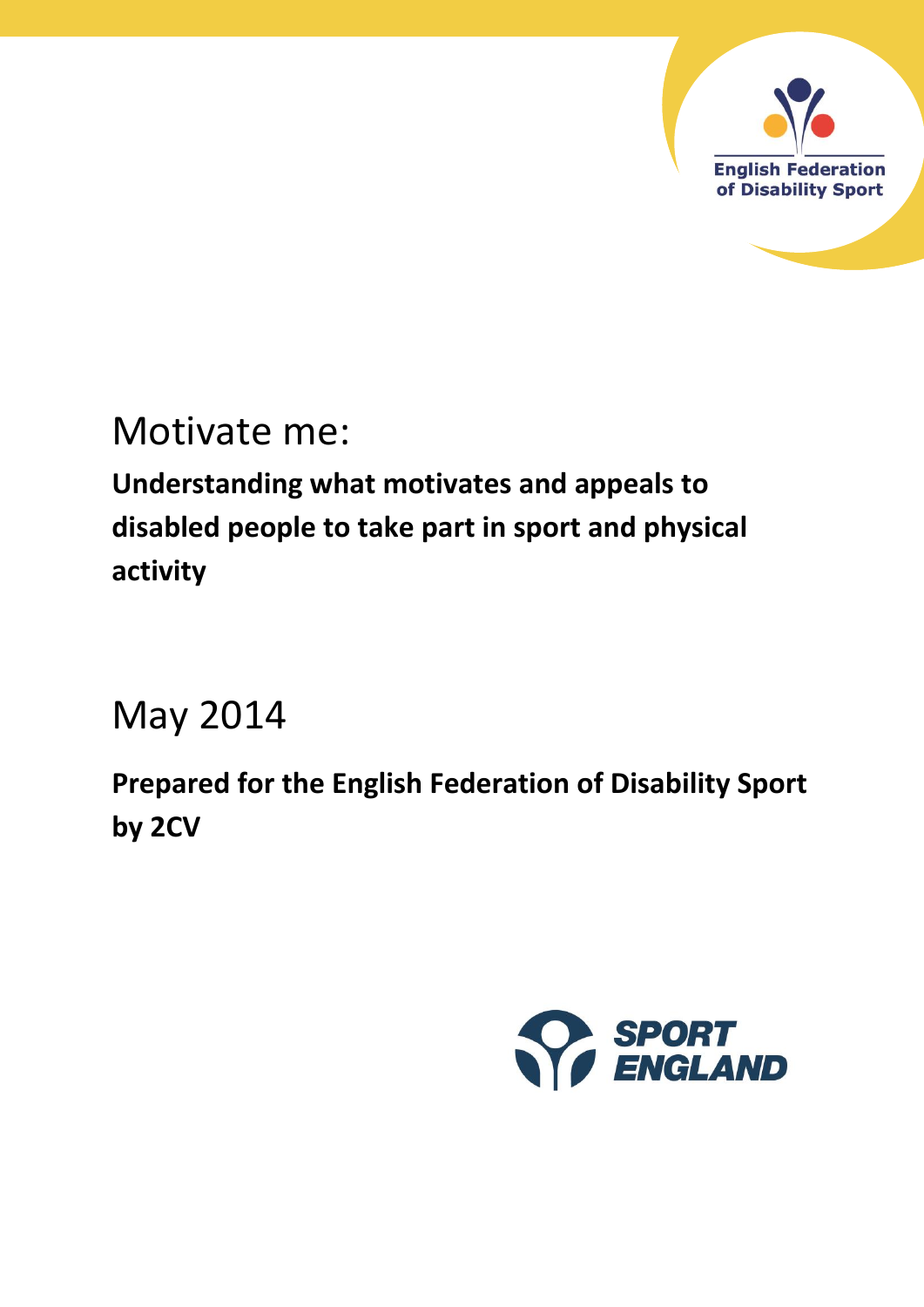Report findings based on market research conducted in December 2013 – March 2014 by 2CV on behalf of the English Federation of Disability Sport.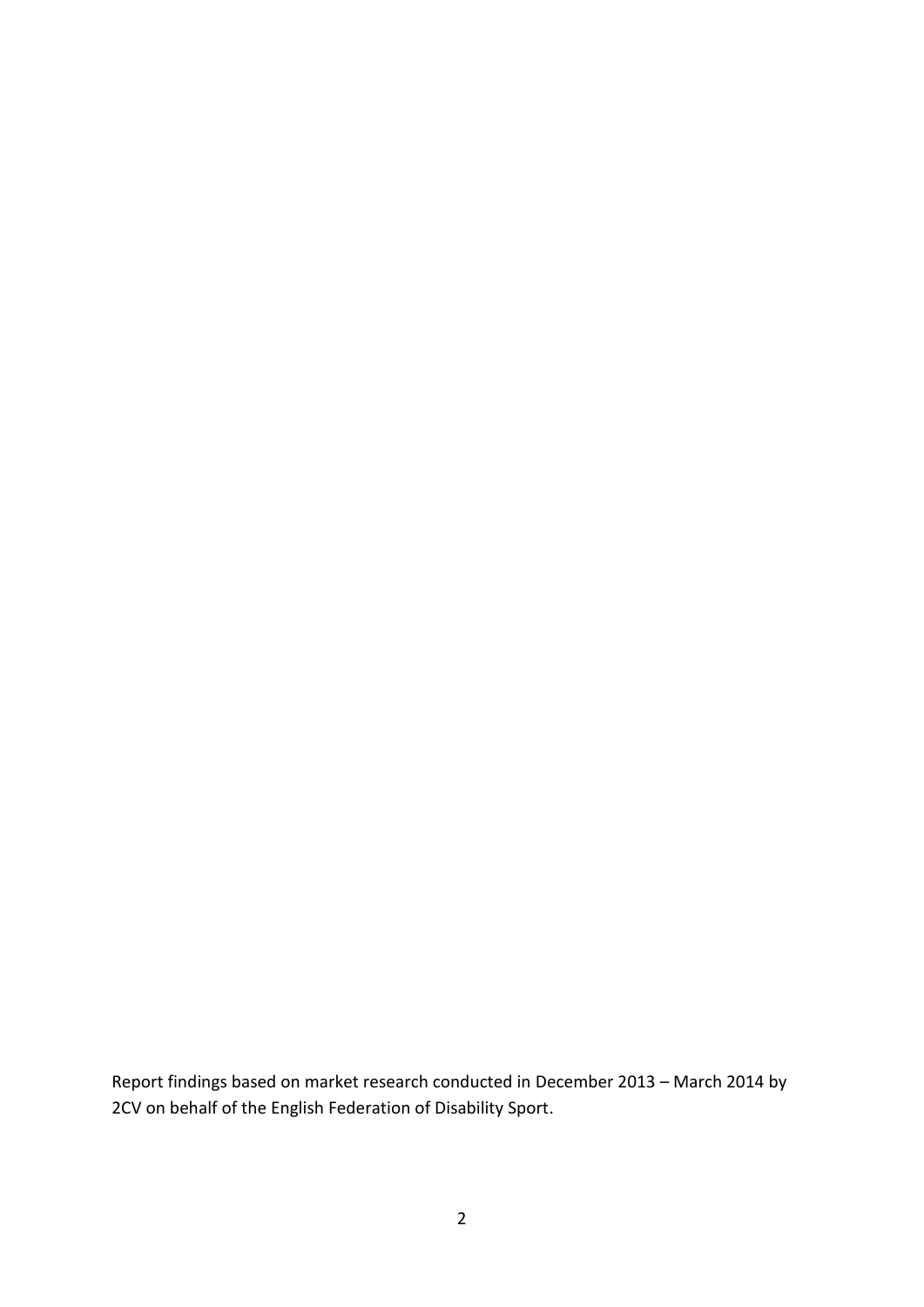# **Contents**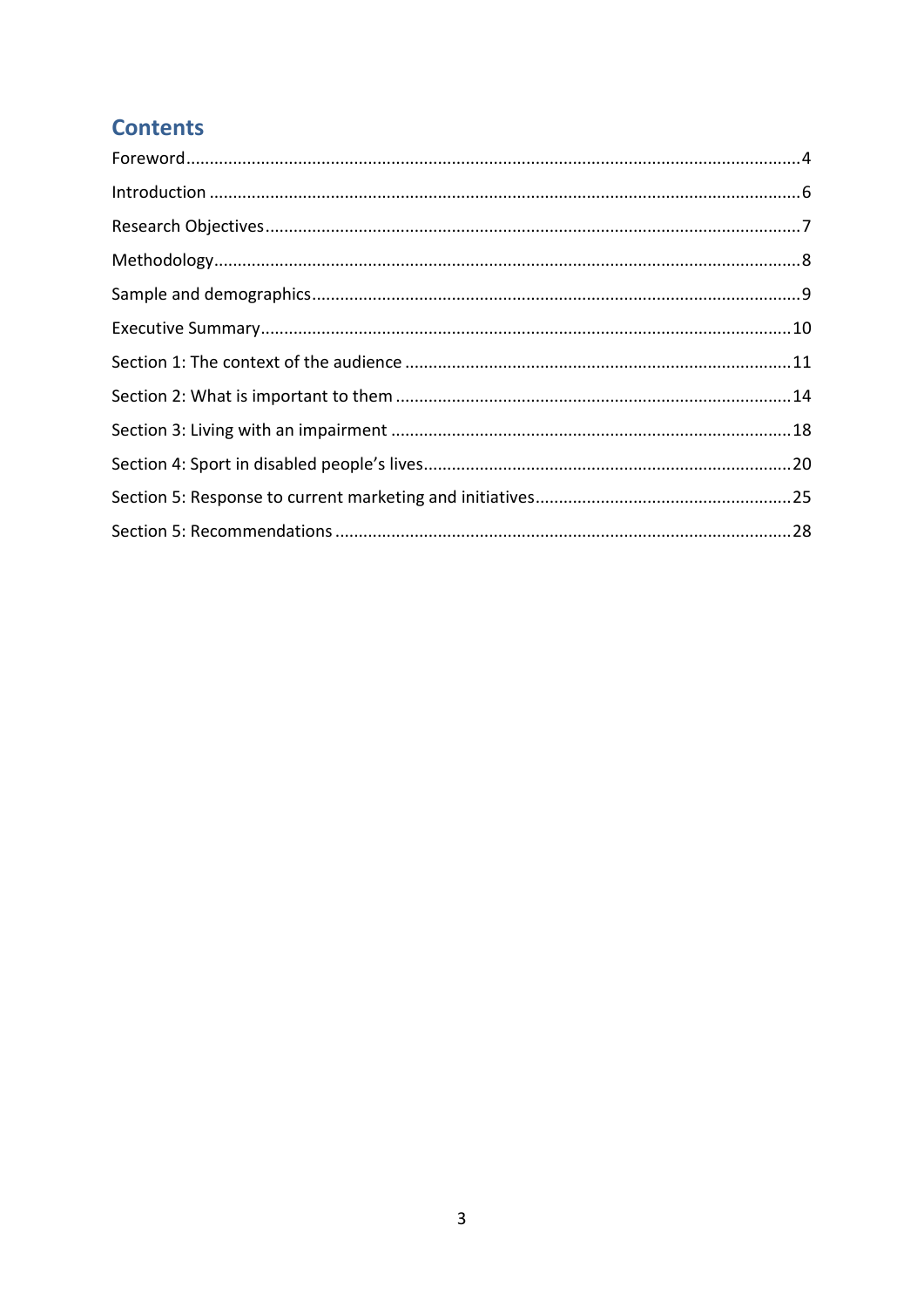### <span id="page-3-0"></span>**Foreword**



It is the stark reality that disabled people are still half as likely to be active as non-disabled people. However, we know from this research that a great majority of disabled people are more likely to respond to opportunities to get active which tap into the things that matter to them most including: building friendships, maintaining health, becoming more independent and progressing in life.

**Activity which helps to develop a positive self image and simply having fun is what most of us seek out when wanting to improve our sense of well being and feel more fulfilled in life. More often than not disabled people are looking for opportunities which are as likely to appeal to their non-disabled friends and family and which enable them to get active wherever and in whatever sport or activity they choose.** 

**We hope you find this report useful for your own development work and look forward to learning more about how you use the findings.** 

## Barry Horne Chief Executive English Federation of Disability Sport



The English Federation of Disability Sport (EFDS) is dedicated to providing research to support others who are working to improve sport and physical activity provision for disabled people. We work hard to ensure every piece of research we release not only supports the work we have done previously but also provides new and additional insight to help the sector.

**As a small national charity, we aim to use our expertise and influence to make sure that others can embrace the opportunity of responding to the aspirations of the many millions of disabled people who want to become active. We are always interested in sharing the lessons from our programmes, our work and our engagement with disabled people and the sport and fitness sectors.**

The research builds on the previous Lifestyle Report released in 2013 and has allowed us to present a more robust picture of the things disabled people enjoy and find important. This provides us with a strong basis for understanding how to make sport ad physical activity more appealing to them.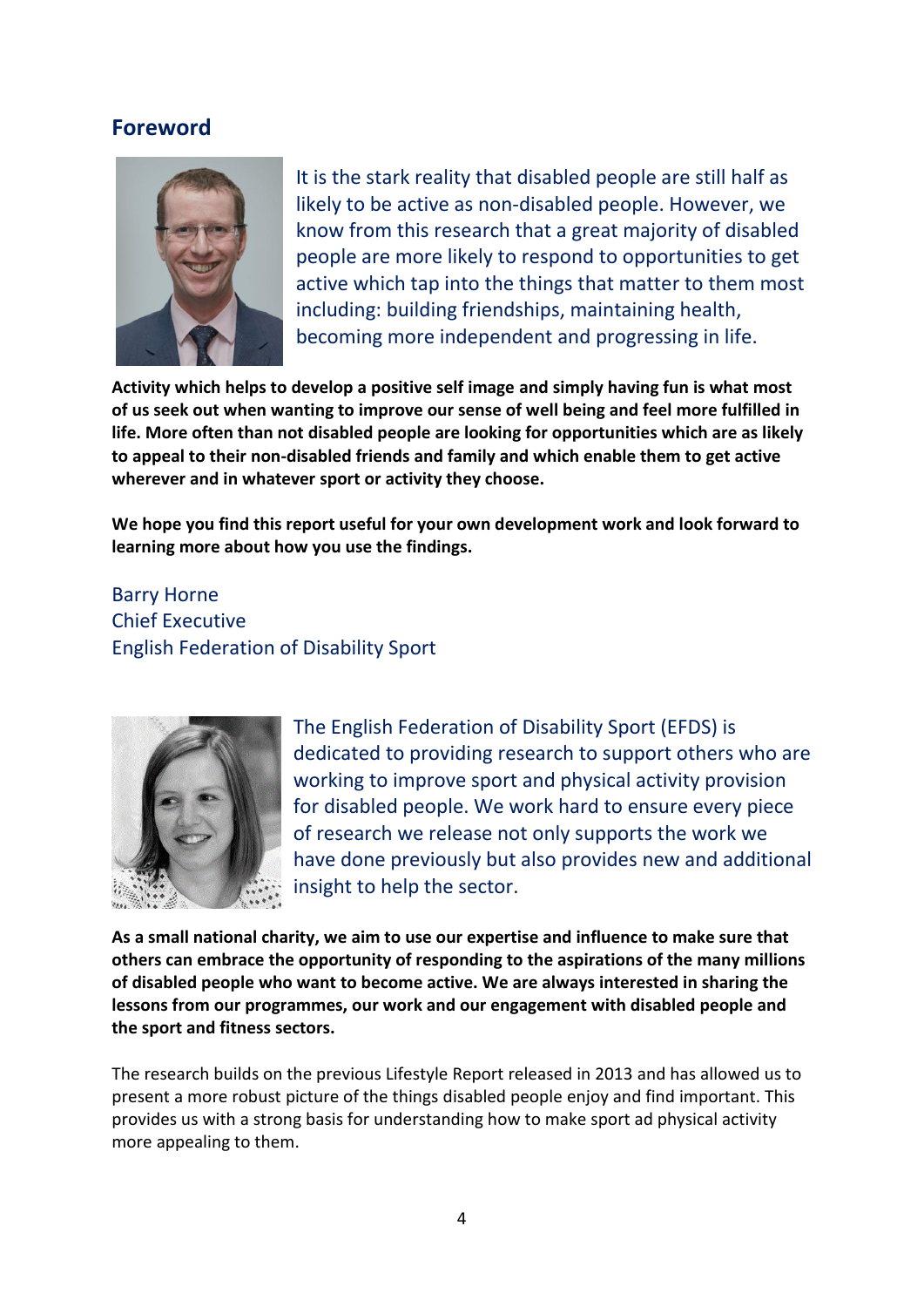This report is another step closer to better understanding what needs to improve in the sector to increase participation. It focuses on understanding how best to engage with disabled people and make sport and physical activity appealing to them.

**Emma Spring Research and Insight Manager** 

**English Federation of Disability Sport**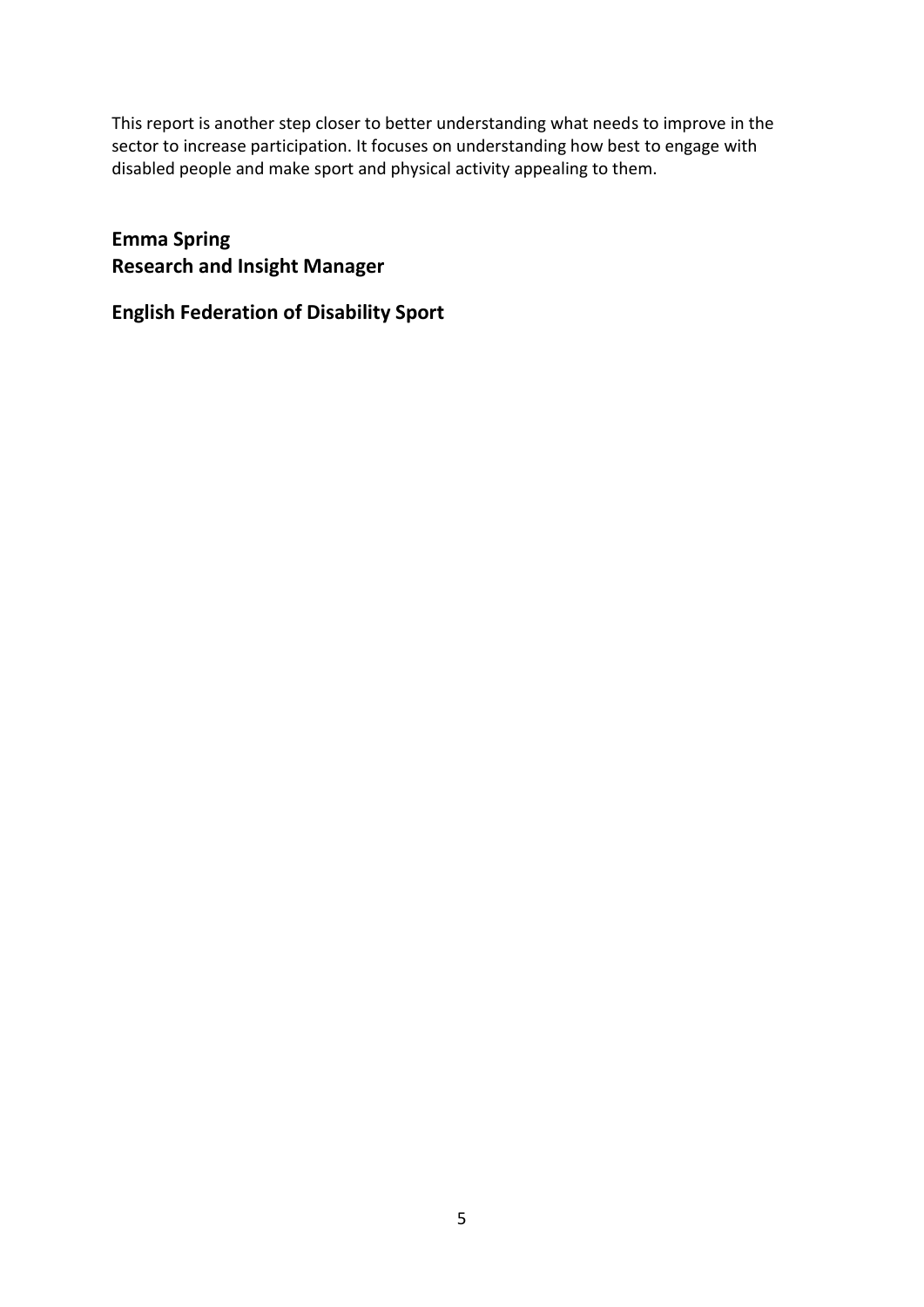# <span id="page-5-0"></span>**Introduction**

**Currently less than 2 in 10 disabled people (18 per cent) in England are taking part in sport once a week. That means disabled people are more than half as likely to be active as non-disabled people (39 per cent).1 The English Federation of Disability Sport has a simple long term vision: "disabled people are active for life".**

The English Federation of Disability Sport (EFDS) provides the sports sector and other providers with support to increase and improve opportunities for disabled people. As the strategic lead for disabled people in sport throughout England, EFDS strives to be at the forefront of understanding the following:

- Disabled people's lifestyles and to what extent sport and physical activity play a role
- The type of sport and physical activity opportunities disabled people find interesting and attractive
- Different profiles of disabled people, grouped together based on their motivations to take part in sport (market segments)
- How best to attract and retain disabled people in sport and physical activity. This can include changing and amending offers available or by improving and updating marketing communication methods

Disabled people's views and experiences are a crucial part of our insight work. We also advise all our partners to involve more disabled people in their planning and delivery within sport and physical activity. As this research involves speaking to disabled people directly, language throughout the report does use "them", "their", "they" on some occasions. This is for the purpose of relaying the views of the individuals involved in the research and should not be used as a general view of all disabled people.

This report is based on the findings of a research project conducted by 2CV on behalf of EFDS. It provides insight into how to amend and adapt sport and physical activity opportunities to make them more appealing to disabled people.

<u>.</u>

<sup>&</sup>lt;sup>1</sup> Active People Survey 7, Sport England, December 2013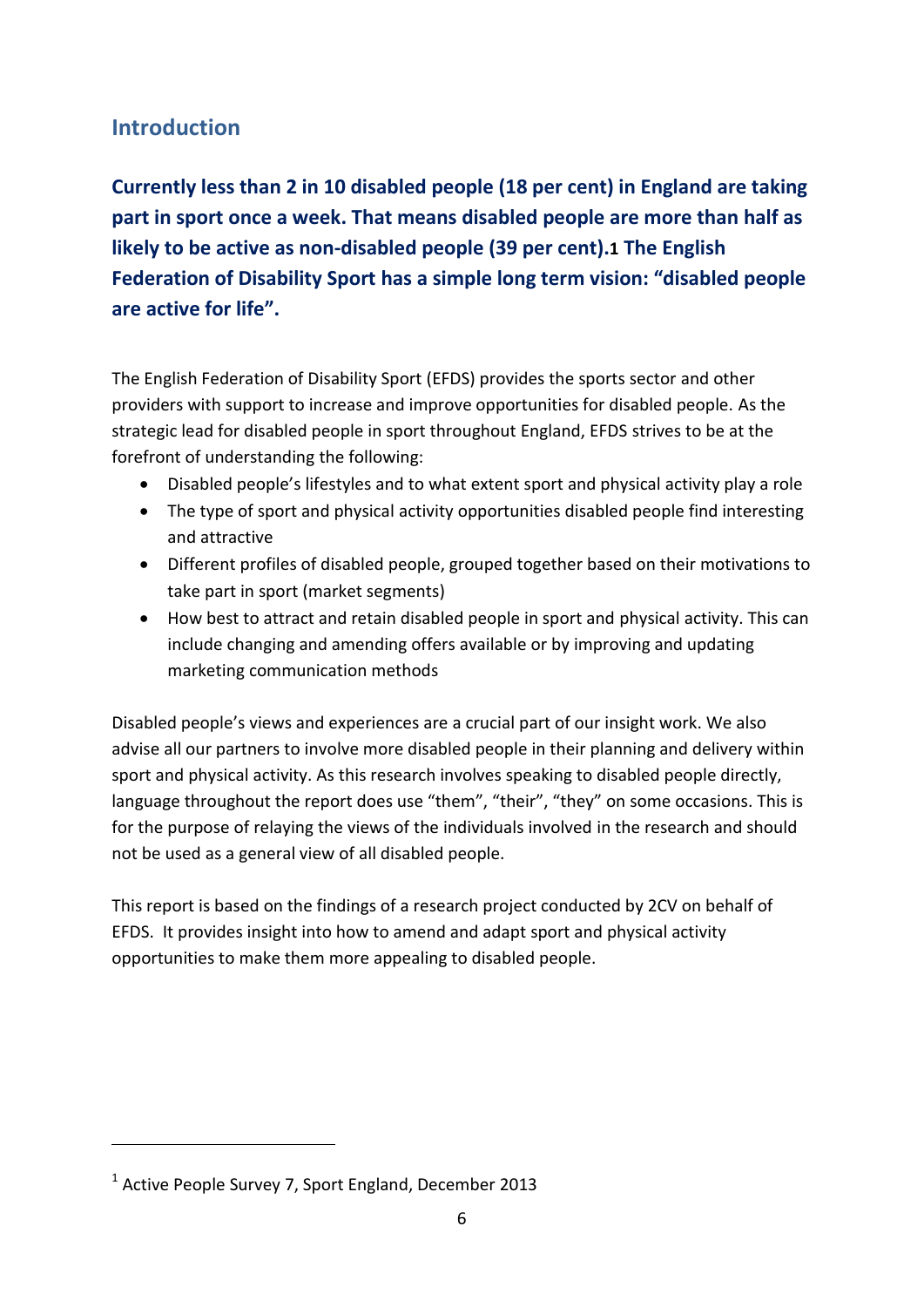# <span id="page-6-0"></span>**Research Objectives**

# **The study was designed to:**

- **1. Explore how sport and physical activity fit into disabled people's broader lifestyles**
	- What are the key barriers and motivations?
	- What/who are the key influencers on their relationship with activity (past, present & future)?
- **2. Enrich understanding of how different groups of disabled people are participating in sport and physical activity (or not)**
	- What drives these differences (beyond demographic characteristics)?
	- Do the identified groups share any common ground/ transcending motivations?
- **3. Uncover the opportunities to get disabled people more active**
	- How to move disabled people through the behaviour change journey towards sustained activity (and are certain activities more suitable as 'entry' points to activity?)
	- Identify who are the most likely target groups for growth in participation
	- What are the optimal interventions/ communication channels/ services/ products to reach and activate the identified target groups?
	- What are the clear implications and recommendations for National Governing Bodies (NGBs) of sport, partners and deliverers to increase participation?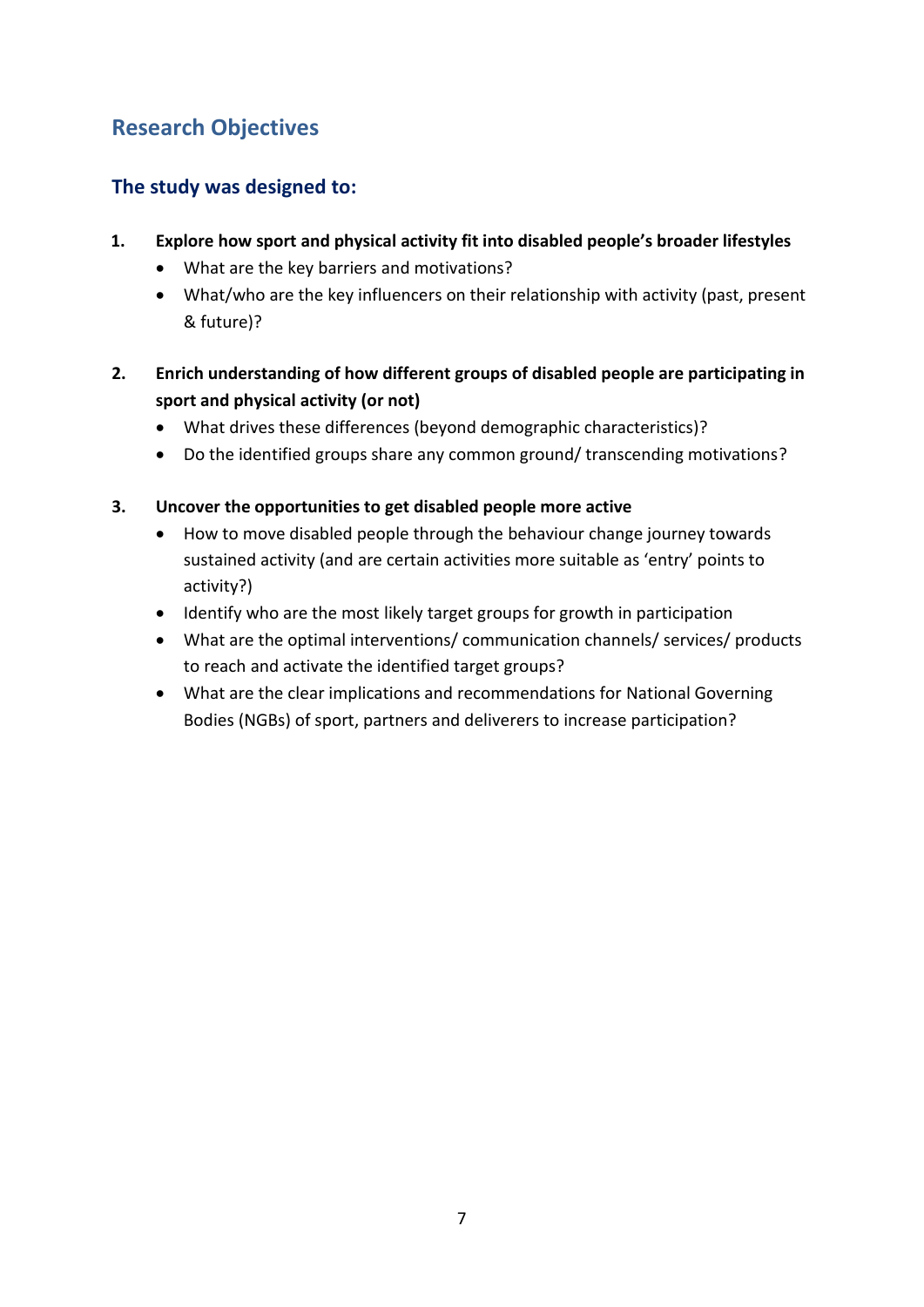# <span id="page-7-0"></span>**Methodology**

# **The study ran from December 2013 until March 2013 and consisted of four different stages:**

**a) Collaborative scoping, secondary analysis and hypothesis generation** Gathering information already available to better understand the sector

#### **b) Insider interviews**

Telephone interviews conducted with eight people with varied experience and knowledge of providing sport for disabled people

#### **c) In home interviews with disabled people**

Face to face discussions with disabled people with a variety of different impairments. A number of different creative techniques were used to assist in the discussion and make people think differently about the questions being asked. The interviews were filmed, with video clips created to help support the main findings of the research.

#### **d) Online Hub**

Online discussion forum ran over two weeks asking participants to complete set tasks and feedback their experiences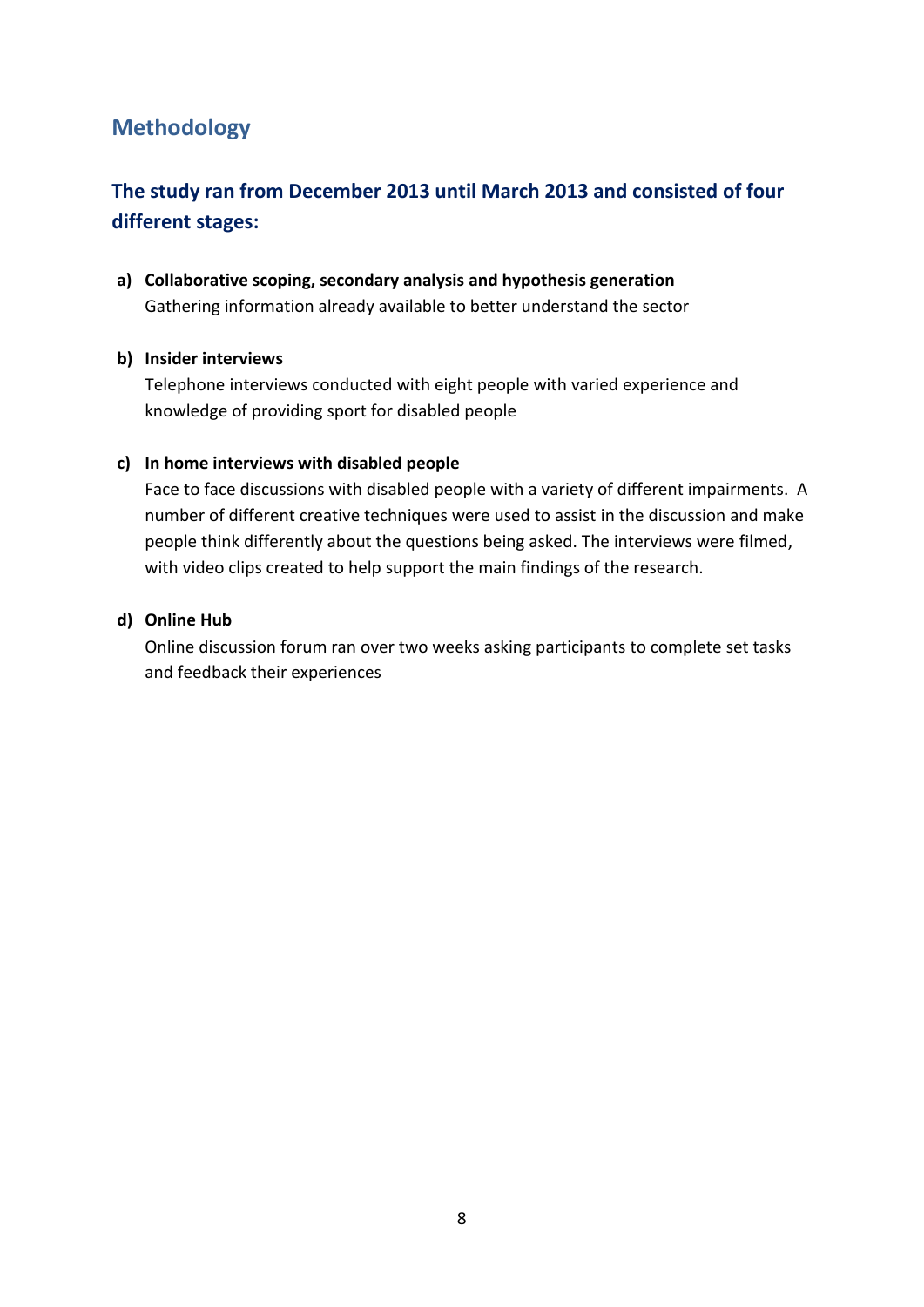# <span id="page-8-0"></span>**Sample and demographics**

**The sample was made up from 'insiders', people who have experience and knowledge of providing sport for disabled people and a mix of active and inactive disabled people**

**Eight insider interviews were conducted with a mix of people who have different levels of exposure to and experience of providing sport for disabled people**

- John Amaechi OBE- sports psychologist and EFDS vice president
- Jess Bool- ambassador and manager at WhizzKidz
- Penny Broomfield- physiotherapist and founder of the profiling system
- Brett Smith- Reader in Qualitative Health Research at Peter Harrison Centre, Loughborough University
- Ricky Stevenson- director of sport at Powerchair Football Association
- Cath Walker- senior lecturer in sport development at John Moores University
- Alex Gibbons- relationship manager at Interactive
- Isabelle Clement- director at Wheels for Wellbeing

**14 disabled people took part in face to face discussions and an online hub.** There was a mix of age, gender, location, impairment and current level of activity in sport and physical activity. In addition a mix of congenital (born with) and acquired (disabled after birth) impairments were recruited as previous research has identified this as playing a significant role in the opinions and views of sport and physical activity

The 14 disabled people who were involved in the research were:

- Gary, 35, visual impairment (acquired)
- Gerrard, 45, physical impairment (acquired)
- Richard, 32, physical impairment (congenital)
- Liam, 23, physical impairment (congenital)
- Juliet, 50, physical impairment (acquired)
- Francesca, 27, learning disability (congenital)
- Ken, 57, physical impairment (acquired)
- Akhil, 38, hearing impairment (acquired)
- Dani, 18, social impairment (congenital)
- Pip, 45, physical impairment (acquired)
- Eleanor, 18, learning disability and physical impairment (congenital)
- Daniella, 50, social disability (congenital)
- Doug. 52, visual impairment (acquired)
- Jade, 20,hearing impairment (congenital)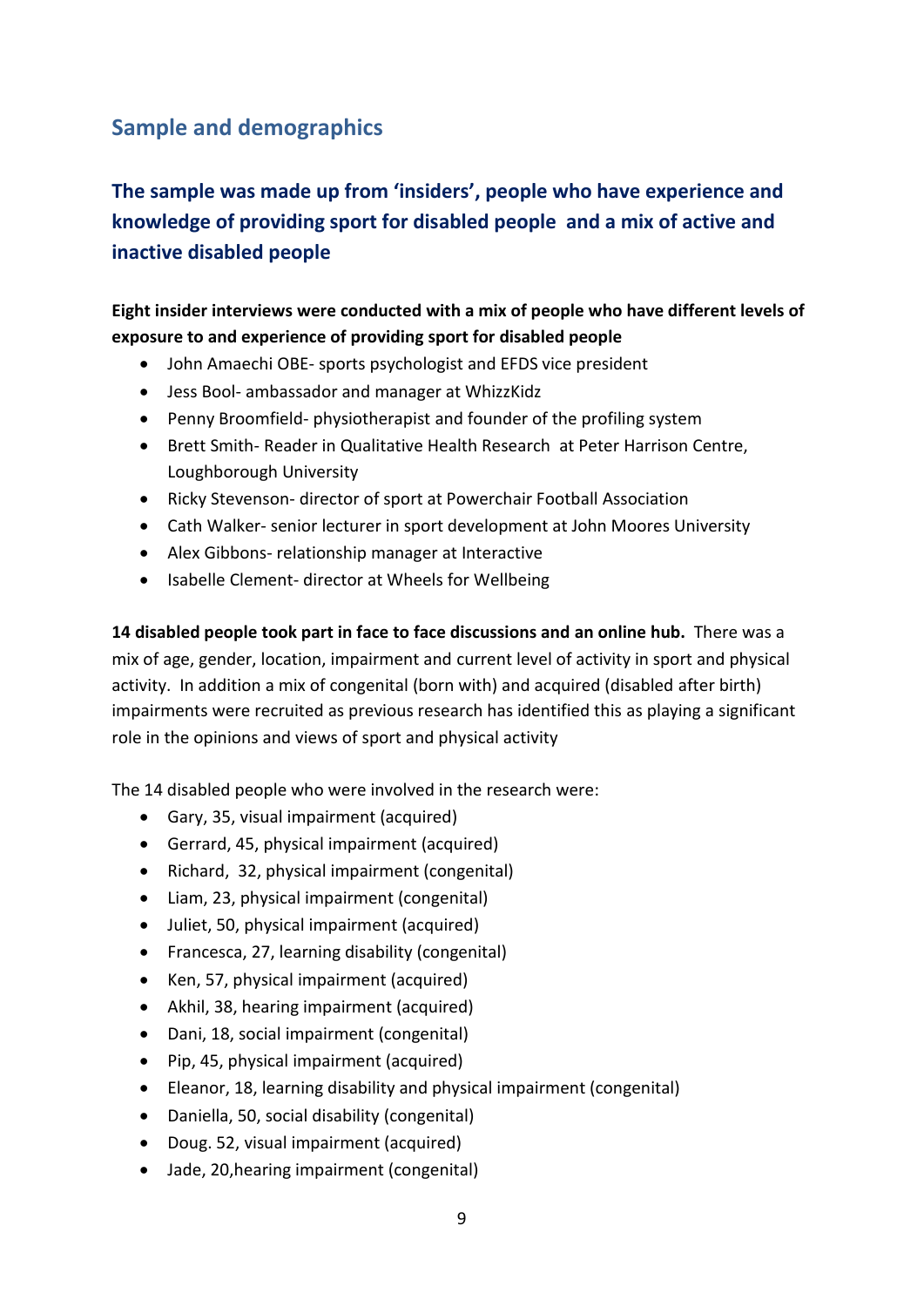# <span id="page-9-0"></span>**Executive Summary**

**This research identified that the majority of current sport and physical activity initiatives and promotions aimed at disabled people are failing to effectively engage them. This is because they tend to focus on disability or impairment and therefore disabled people to do not associate with them.** 

Disabled people are restricted by their impairments to different degrees, from having no impact on their lives to having a significant impact on their ability to complete daily tasks. In addition to this, the extent to which disabled people identify with being impaired or disabled varies significantly too.

Whilst a disabled person's impairment can cause them to face challenges in all aspects of their lives, it is generally not something which inspires them in their daily lives. Their attitudes and motivations are more likely to be driven by one or more of six key values:

- Having relationships
- Maintaining health
- Progressing in life
- Independence
- Having fun
- Having a positive self image

Therefore, in order to motivate disabled people to participate in sport and physical activity, opportunities need to connect with the values that are important to them, rather than focus on their impairment.

To encourage disabled people to take part in sport an physical activity, providers need to do three things. Firstly they need to increase awareness of the opportunities they have available for disabled people. Secondly they need to make sure that when promoting their opportunities they do so in ways connect with disabled people's values, therefore more likely to appeal to them. And finally, they need to make sure that they provide enough information so that disabled people feel confident they will be adequately provided for when taking part.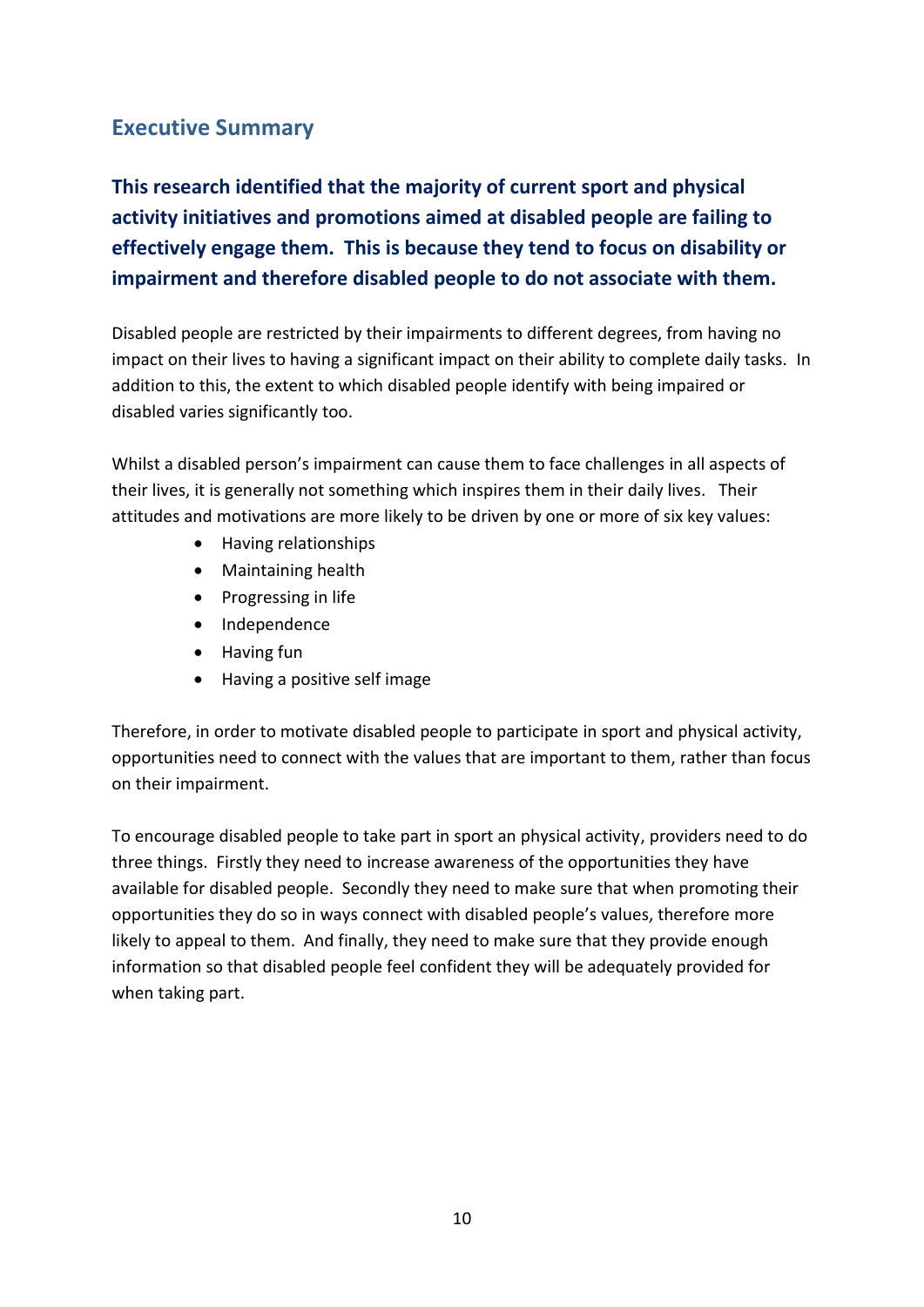# <span id="page-10-0"></span>**Section 1: The context of the audience**

# **The society we live in creates barriers in daily living for various populations, especially disabled people. This means disabled people can be restricted in different ways and to certain degrees.**

For some disabled people, day-to-day activities can require more support, effort or energy. What may be perceived as basic tasks for some non-disabled people, like getting out of bed and getting dressed, can be difficult and more time-consuming for disabled people. Perhaps certain household chores prove problematic or leaving the house and travelling around outside can be challenging and frustrating.

From a social perspective, some disabled people may feel that there are limited opportunities available to them to socialise with people with similar hobbies and interests. They are also frustrated with the limited work and education opportunities available to them.

As evidenced in previous reports and supported here, disabled people with acquired impairments tend to feel these challenges more acutely. This is especially prevalent if they acquired their impairment as an adult. This is because they are more likely to be able to remember their life as a non-disabled person without many barriers in their lives and make comparisons. For this audience, it can often feel more difficult to achieve goals, believing that some things are no longer possible. This can lead to a sense of low self-worth, giving up and a lack of motivation, which in turn sometimes lead to low confidence as well as depression.

### **What does this mean for the sport and physical activity sector?**

The challenges that disabled people face in everyday life can mean that they see sport and physical activity as something which is beyond their reach. This can be especially prevalent among disabled people who have acquired their impairment and the transition from daily living as a non-disabled person can prove limiting.

Although taking part in sport and physical activity may have barriers, the benefits that disabled people can gain from it can be significant. It is therefore important to break down more barriers in participation, support disabled people to understand these benefits and increase their motivation to take part.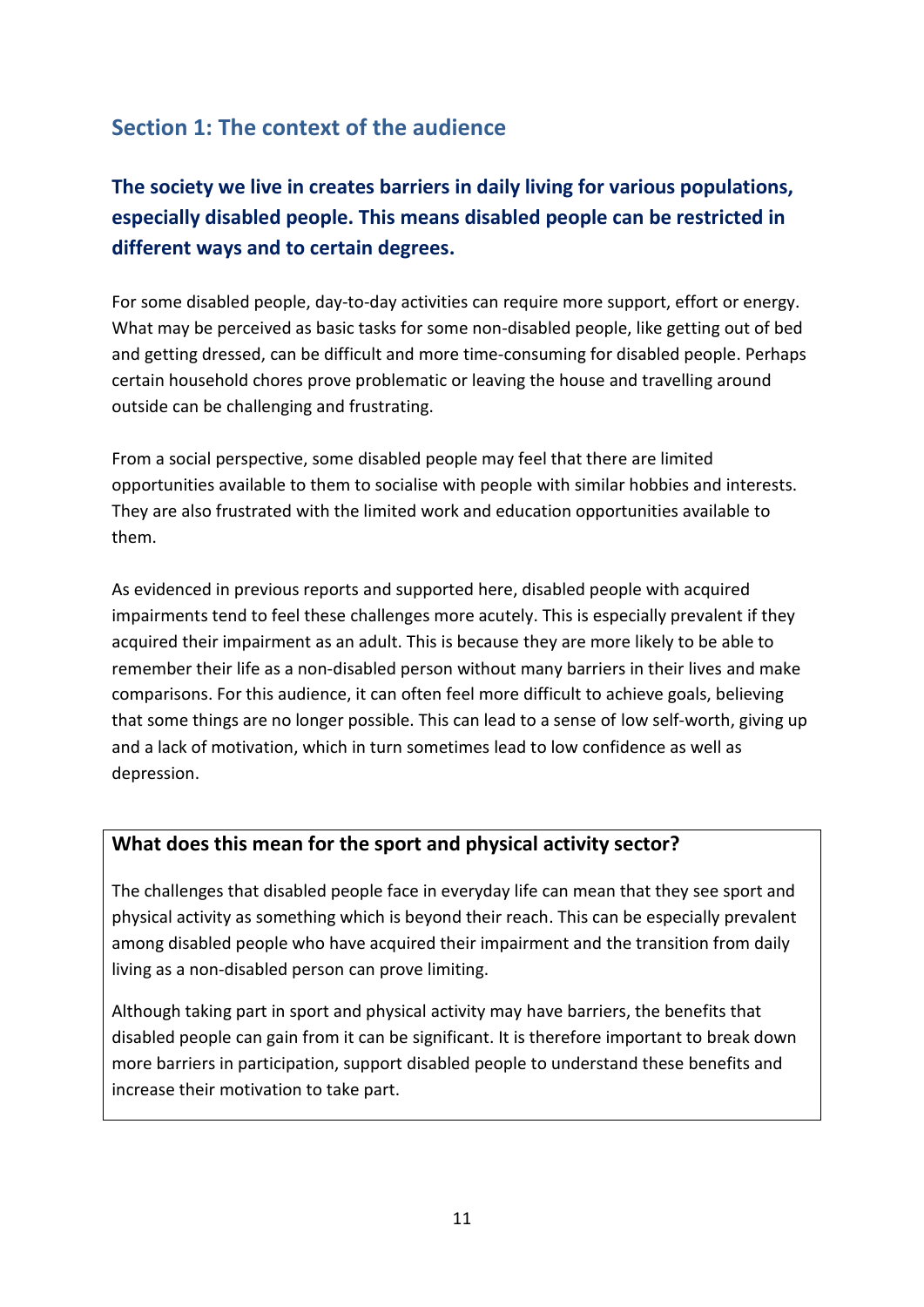## **Disabled people can often be very dependent on other people.**

Depending on the way in which, and the extent to which, disabled people's impairments impact on their daily living, they can require support to complete different tasks. This support comes from a variety of sources; from a family member or friend to a dedicated personal assistant to health care professional.



### **Figure 1: The different people we depend on**

Some disabled people require physical support in helping them to complete tasks. Others require emotional support, asking people for advice and reassurance regarding decisions they are making.

### **What does this mean for the sport and physical activity sector?**

Due to this increased level of dependence, it is often the case that disabled people do not have a choice in, are not allowed to or are less likely to make decisions on new activities independently.

Therefore, there is an opportunity to use disabled people's support networks to help motivate and encourage their participation.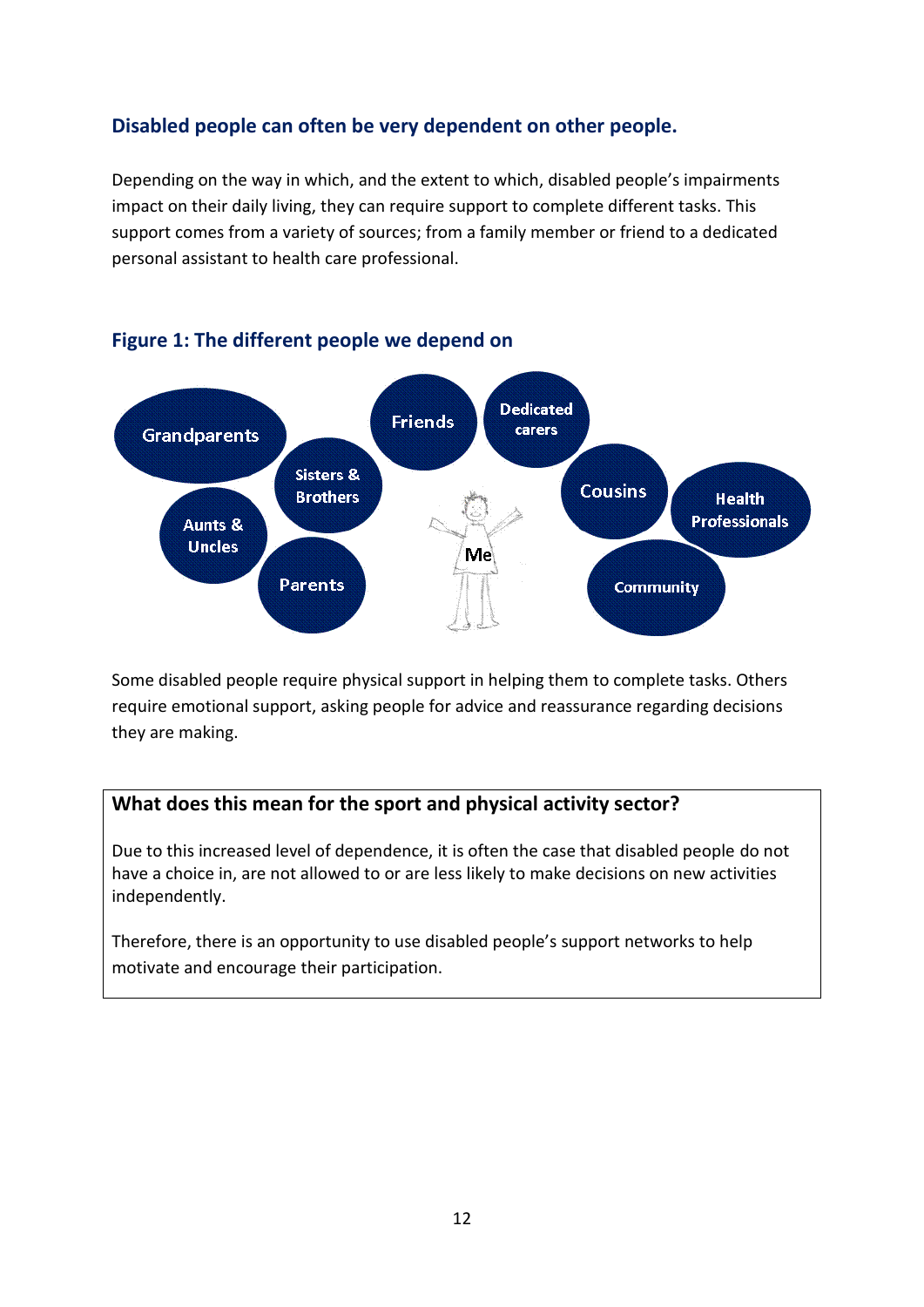## **Disabled people can often live in a small world**

The world in which some disabled people live in can often be quite small. Where they travel to, whom they spend time with and the opportunities available to them can often be limited and quite narrow.

Geographically they may not travel very far from home. Some disabled people get anxious thinking about going somewhere new. How will they get there? What will the facilities be like when they get there? What will the staff like? Therefore, disabled people can become very loyal to certain places, preferring to return to a venue or location where they feel comfortable instead of trying new and different things.

The social circles of disabled people can also be quite small. They have fewer opportunities to meet new and different people. This can mean that often their families play a much more significant role in their lives.

In terms of employment and training disabled people can also face barriers. They can be frustrated as they feel there are limited opportunities available to them to train or work.

### **What does this mean for the sport and physical activity sector?**

By taking part in sport or physical activity, a disabled person can expand their environment and the opportunities in their lives. It can open up the chances to meet new people and enjoy different experiences.

However, sport and physical activity providers must take into account that the things that restrict disabled people being part of a wider world may also act as barriers to them taking part in sport or physical activity.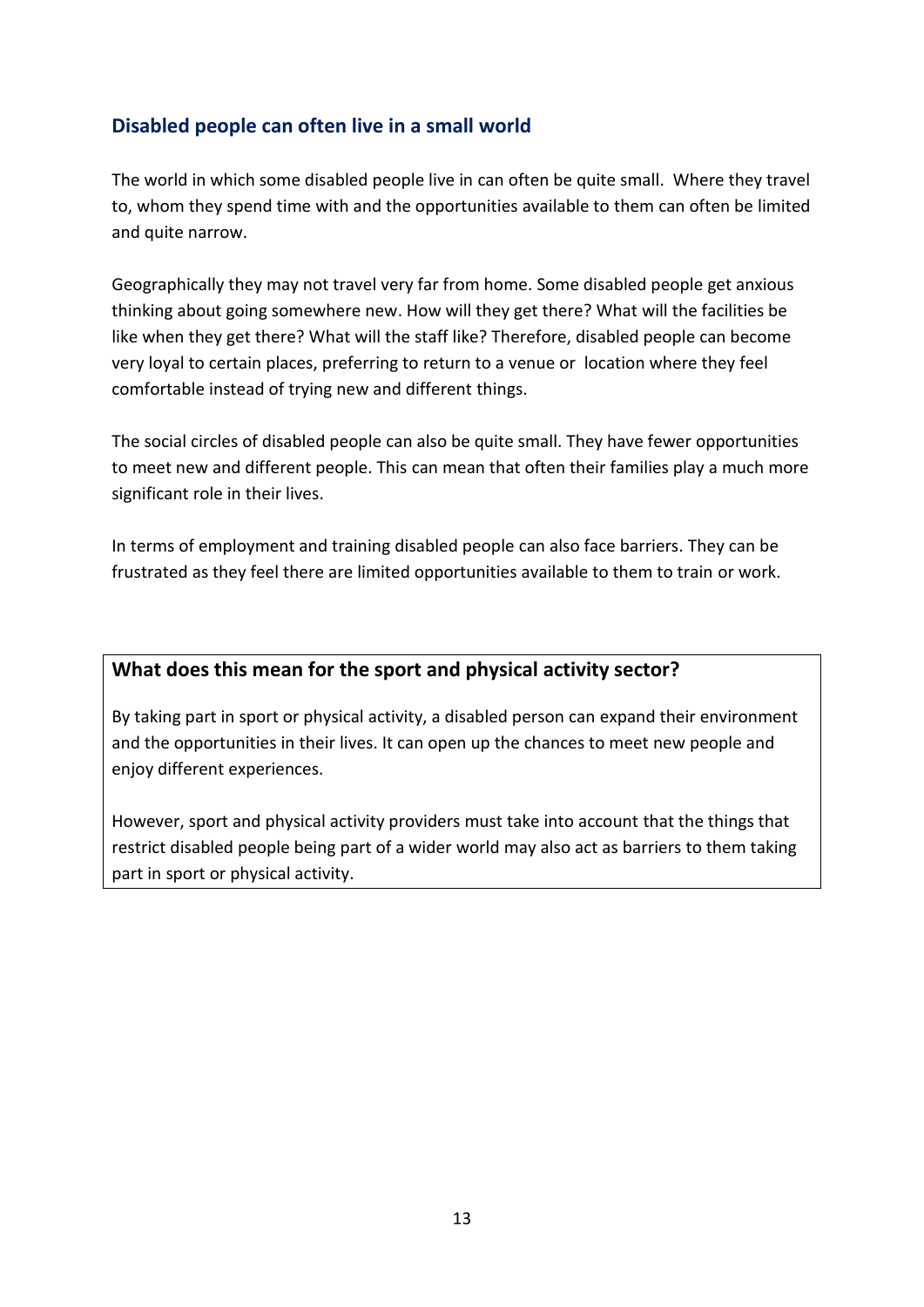# <span id="page-13-0"></span>**Section 2: What is important to them**

## **Disabled people are people first and their disability does not define them**

There are lots of things that disabled people find important in life; the things that help them to feel fulfilled, content and happy. They are motivated by these things and their disability or impairment is generally not considered one of them. Their impairment may have an impact on what they can achieve but it is not something that they live for.



#### **Figure 2: What is important to them**

#### **1. Having relationships**

Not only can a disabled person's social circle be smaller, they can often be more dependent on the people around them. Therefore, the relationships that they have can be very important to them.

They can have especially strong relationships with family as they can play an important role in their day-to-day lives. They can provide both functional and emotional support, assisting disabled people to complete everyday tasks as well as motivating and encouraging them to do things.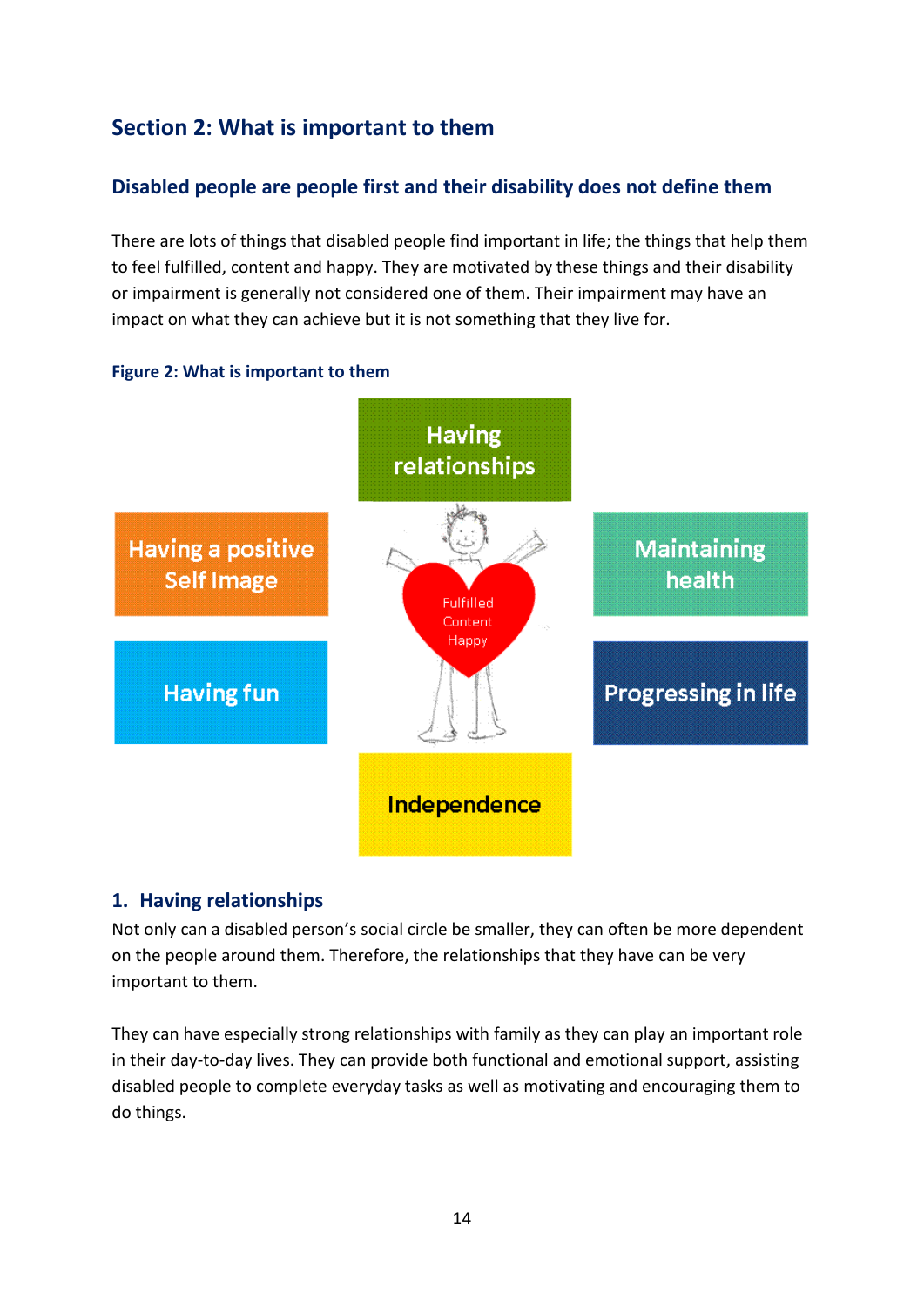"My mum is always there for me- we go shopping, we walk the dog, we go for lunches. She gets me through everything." (Daniella)

"What would I do without my friends? They keep me grounded; they keep me sane!" (Jade)

### **2. Maintaining health**

The disabled people in this research were keen to keep on top of their health- to try and minimise the impact that their impairment has on their life. Certain activities can have a positive effect on the extent to which their impairment has an impact on their lives.

"I get quite stiff a lot of the time. It's important I keep doing these exercises to try and reduce the pain and keep mobile." (Juliet)

Whilst exercise and diet are the most common ways in which these disabled people say they maintain their health, they also use a variety of other methods to maintain physical, mental and emotional wellbeing. Some use alternative therapies such as acupuncture or aromatherapy. Having 'me-time' to relax and unwind is also seen as important as well as having enough sleep. Also, regularly seeing a doctor and attending hospital appointments is important.

"I try to follow a balanced diet. My medication can make me feel tired and crabby so keeping on top of this helps me sleep better and balance my mood." (Pip)

### **3. Progressing in life**

These disabled people liked to take part in activities that allow them to meet personal goals and aspirations, build upon current skills and develop new ones. They want to push their own boundaries and challenge themselves. They gain satisfaction from conquering something new, with a feeling that not everything is out of reach.

#### "I'm hoping to get onto a computer course next year - this will put me one step ahead and help to get a better position at work" (Akhil)

It is worth noting that the boundaries for these disabled people, due to restrictions placed upon them and their perceptions of what they are able to achieve, may be narrower than for non-disabled people. A challenge could be something like getting out of bed unaided or just ensuring that their impairment does not mean they cannot complete a training course.

"I've always loved kids. My condition sometimes disrupts my college routine but I'm determined to finish my course and get a job in a nursery" (Eleanor)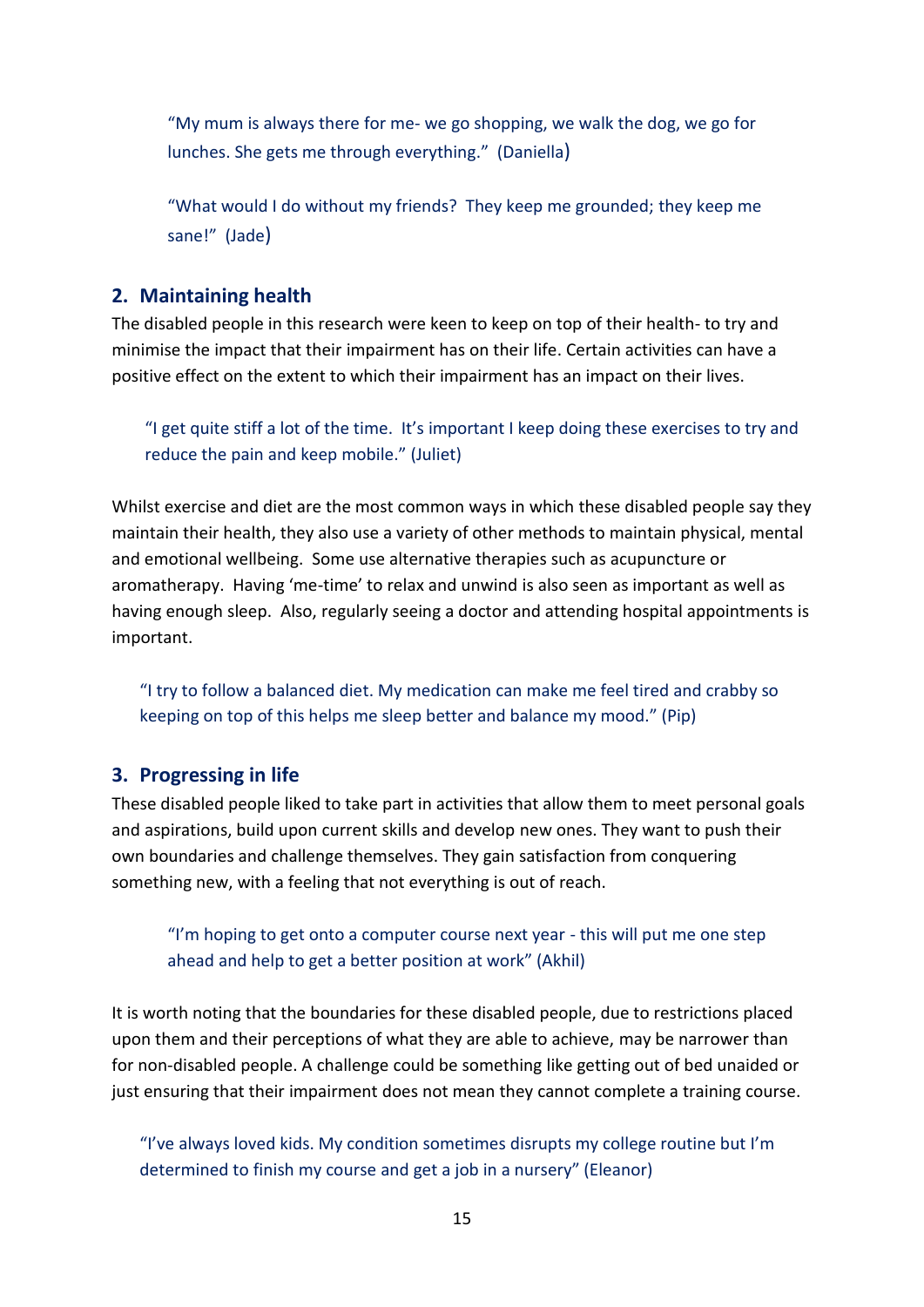### **4. Independence**

Whilst being independent and being able to do things on your own is important to almost everyone, it is particularly important to these disabled people. They face so many restrictions and challenges in life, and often rely heavily on others, that the need for independence is incredibly strong.

Being able to have control over the choices in their lives is crucial for expressing and maintaining identity and feeling a sense of freedom. They therefore actively pursue different hobbies and interests, which allow them to do this, such as going shopping, driving, or taking public transport alone; a lot of tasks that non-disabled people take for granted.

"Just being able to go out and ride my bike on my own. I feel so free and alive" (Eleanor)

Being able to participate purposely in activities that mean they are acknowledged and recognised as a 'person' (not 'disabled') is extremely important.

"It actually upsets me when I feel I have to rely on my husband; I just want to get in my car and drive wherever, whenever" (Juliet)

### **5. Having fun**

This research showed, just like anyone else, disabled people want to have fun. It helps them relax and unwind and to not get overwhelmed by everyday life.

"I love meeting my mates and going down the pub to watch the football - we just have a laugh, it's what I look forward to" (Gary)

"I love being with my friends and going to the park for a kick about" (Liam)

Having fun is at the centre of motivation and engagement. People seek to connect with activities that they find thrilling and exciting.

### **6. Having a positive self-image**

Developing and sustaining a positive self-image is very important for the disabled people involved in this research. Regardless of age, gender, or impairment, wanting to feel confident and comfortable with different aspects of their appearance and self-image is a priority.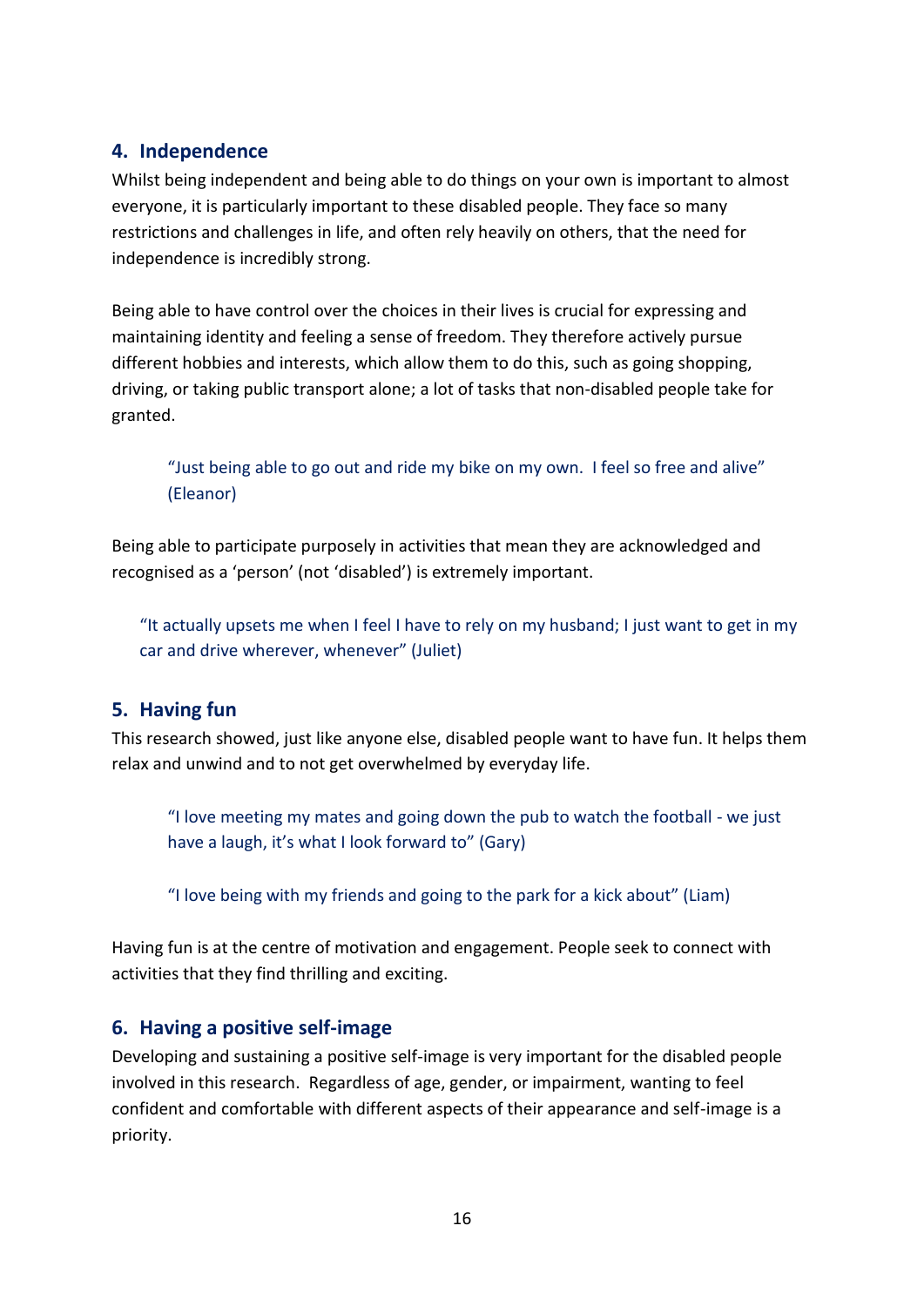It is not just about maintaining or improving physical appearance, but also about feeling good about themselves. Some disabled people take part in alternative therapies and counselling to help improve their mental and emotional well-being.

"The main reason I run is to keep toned. My friends all kinda want that 'beach body' look. All the girls at school do" (Dani)

"My friends come over and we swap therapies – they give me a massage and do reiki" (Ken)

### **What does this mean for the sport and physical activity sector?**

In order to emotionally connect with disabled people, it is important to resonate with their values, the things that are important to them and what motivates them. By connecting to these values the concept of taking part in sport or physical activity will be more appealing and meaningful to them.

Sport and physical activity providers need to evaluate how they can link their offer to the values that disabled people find important in order to become more appealing.

**Having relationships**: By taking part in sport and physical activity, disabled people can form new relationships built on a common interest.

**Maintaining health**: Taking part in sport and physical activity can have health benefits for everyone. However, there may be specific benefits that can be emphasised. For example, the effects that taking part can have on a disabled person's daily life and their impairment e.g. taking part can improve your inner core muscles meaning you are able to sit up.

**Progressing in life:** Taking part in sport and physical activity provides an opportunity to set individual goals and targets that when reached leads to a sense of achievement.

**Independence:** Taking part in sport and physical activity offers an individual the chance to do something with others for a common purpose, giving them a sense of belonging and freedom.

**Having fun: T**aking part in sport and physical activity provides another avenue where disabled people can have fun.

**Having a positive self-image:** Not only does taking part in sport and physical activity provide potential physical improvements to self-image, it can also give disabled people a chance to be successful, giving them a sense of well being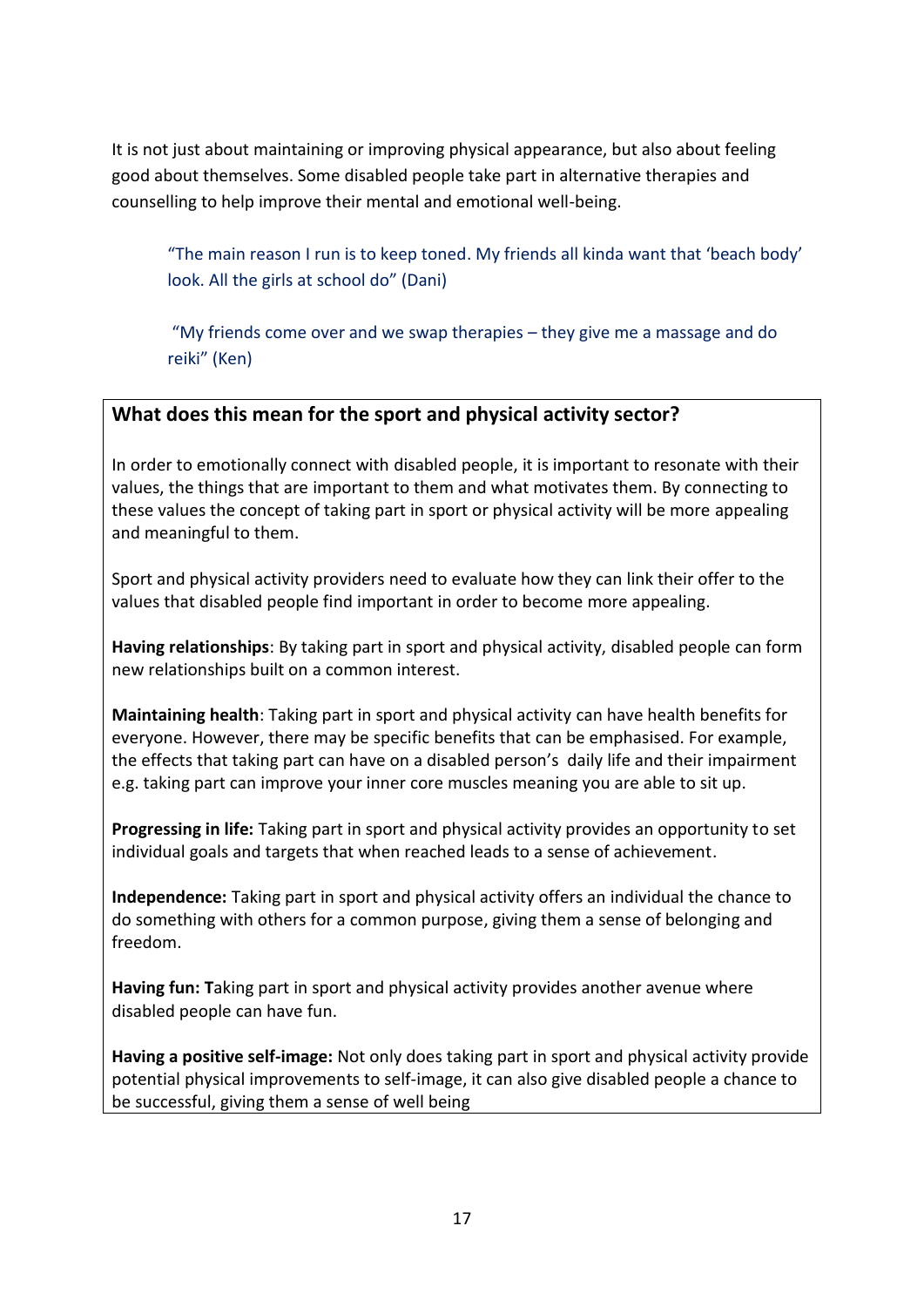# <span id="page-17-0"></span>**Section 3: Living with an impairment**

# **The extent to which disabled people identify with being impaired or disabled varies.**

The disabled people in this research tend to sit somewhere on a spectrum between those people that do identify with being a disabled person and those that do not.



#### **Figure 3: Extent to which people identify with being disabled**

Some people strongly identify with being a disabled person. They visibly embrace their impairment. They are more likely to be involved in support groups or online communities aimed at people with their impairment. This is more prevalent among people with a congenital impairment (born with). They see their impairment as being part of whom they are; something they have identified with from a young age.

Some people identified with being a disabled person some of the time. For the majority of their life they do not think about their impairment or wish to draw attention to it. However, on occasion, they actively identify with being a disabled person. This is usually on occasions where the person wants to provide a quick indicator in the environment they are in.. For example, the use of a white stick in a crowded place for someone with a visual impairment so that people are aware and are more considerate.

Some people do not identify with being a disabled person at all. This is more prevalent in people with an acquired impairment, especially among people recovering from an operation or with a long-term health condition, which impacts their life (such as MS). They instead see themselves with a medical condition rather than as a disabled person.

### **The extent to which people's impairment impact their daily lives varies**.

Although people may not identify with being disabled as such, they do acknowledge that their impairment limits their ability to perform certain activities on a day-to-day basis. The limitations that are experienced are very individual. Each person has their own set of unique needs.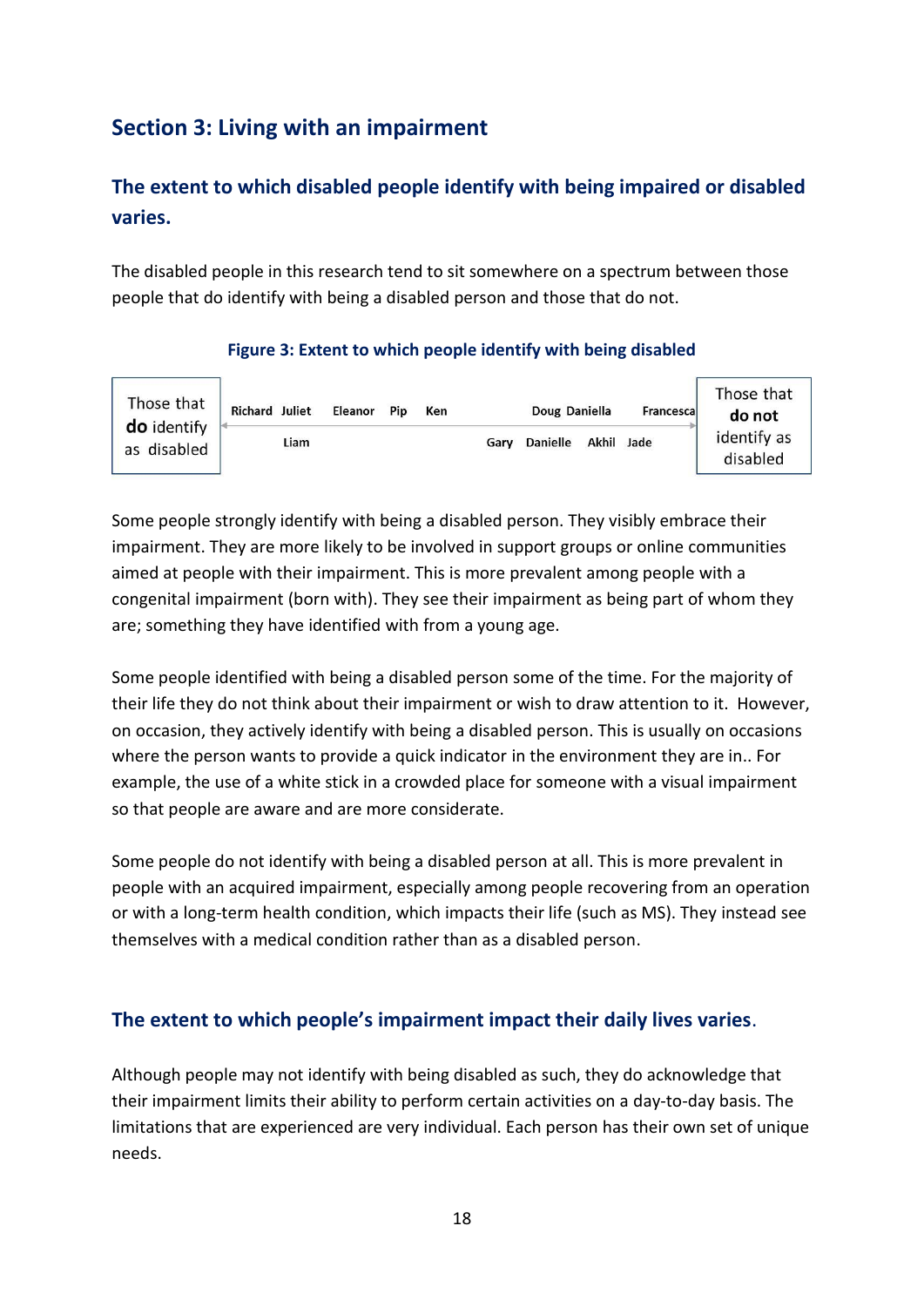#### **Figure 4: Extent to which impairment impacts upon life**



For some disabled people in this research, the impact that their impairment has on their day-to-day life is minimal. They can perform the majority of activities with very few adjustments. There is little outward evidence of their impairment.

For many disabled people though, the impact their impairment has on their daily routines is much more intermittent. Their impairment is more restricting during specific activities or specific contexts and scenarios. At other times it barely impacts their day to day life. People in this situation have a fairly strong perception of what they can or can not do and have adapted their life to suit.

For some disabled people, their impairment has a significant impact on their day-to-day life. It affects many elements in their life and how independent they can be. Often people in this situation perceive themselves as fairly restricted in what they can do and because of that they tend to live a more confined life.

### **What does this mean for the sport and physical activity sector?**

People who do not class themselves as disabled are less likely to emotionally connect to things targeted at disabled people. This should be taken into consideration when developing new opportunities for disabled people in sport and physical activity, and the types of initiatives and communications involved.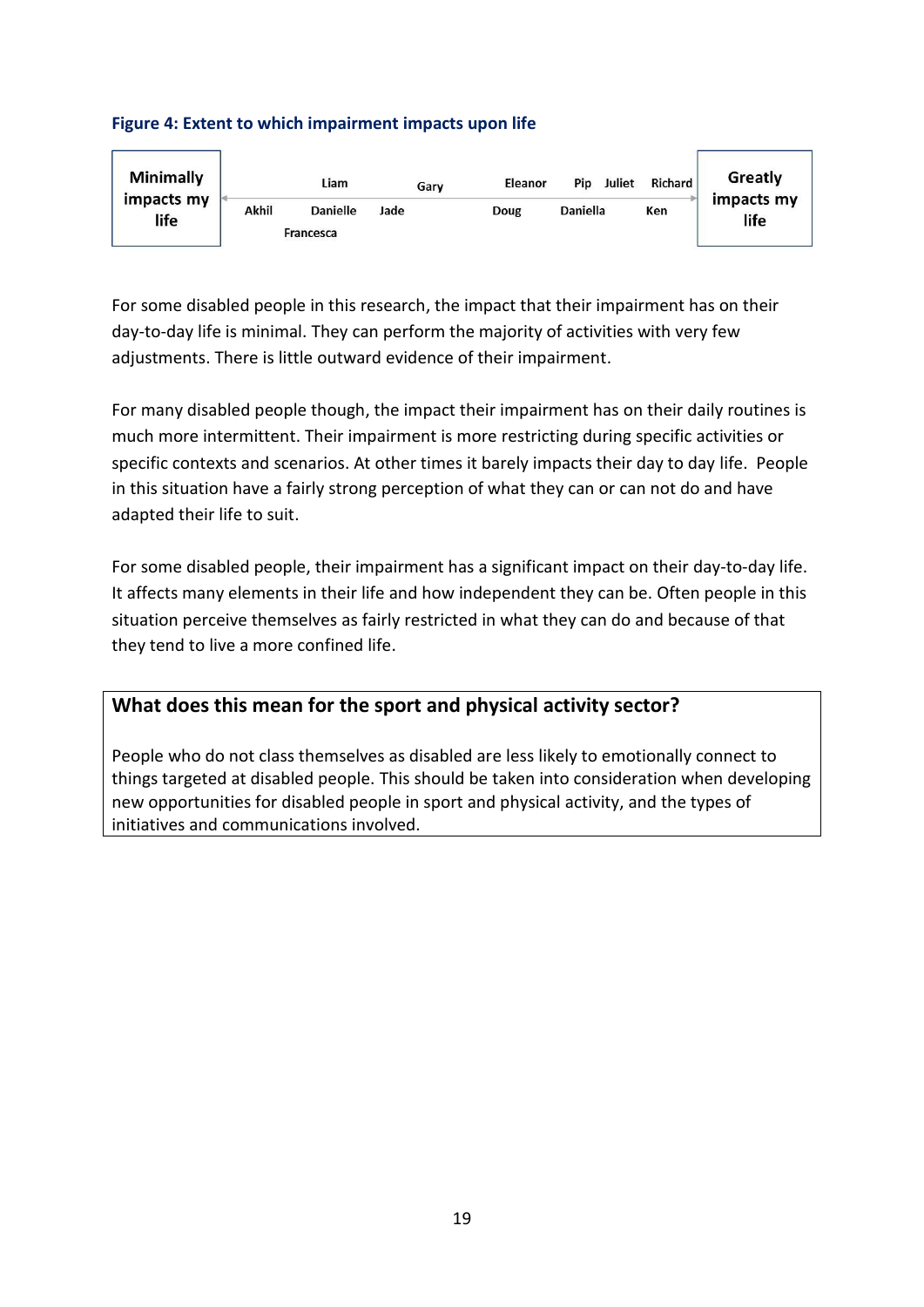# <span id="page-19-0"></span>**Section 4: Sport in disabled people's lives**

### **Some sports/activities are seen as more accessible than others**

Due to the limitations that disabled people's impairments can place on them, some disabled people see certain sports and physical activities as more appropriate for them.

| <b>MORE ACCESSIBLE</b>           |                                                                |                                                                             |                                                                                     |                                                                                                                   | <b>LESS ACCESSIBLE</b>                                                                         |
|----------------------------------|----------------------------------------------------------------|-----------------------------------------------------------------------------|-------------------------------------------------------------------------------------|-------------------------------------------------------------------------------------------------------------------|------------------------------------------------------------------------------------------------|
| <b>Walking</b><br>$\blacksquare$ | $\blacksquare$ Running<br>■ Swimming<br>$\blacksquare$ Cycling | $\equiv$ Gvm<br>Classes<br>畫<br>$\blacksquare$ Dance<br>. <sup>■</sup> Yoga | $\blacksquare$ Racquet<br>sports (tennis,<br>table tennis,<br>badminton.<br>squash) | $\blacksquare$ Team sports<br>(football, netball,<br>hockey,<br>basketball,<br>cricket boccia,<br>rugby lacrosse) | $\equiv$ Golf<br>*Horseriding<br>· Waterskiing<br>$\epsilon$ Canoeing<br>Rowing<br>■Gymnastics |

**Figure 5: How appealing disabled people perceive certain activities**

The activities which these disabled people perceive as more accessible to them are generally things which they can take part in alone. They prefer this as it means they do not risk the embarrassment of not being as good as others. They generally believe there is a lower level of skill required to take part in these activities and that the activity can be tailored to suit their ability. These activities give the individual more control. They do not need to learn rules. Less equipment and organisation is required to take part and there are fewer safety concerns.

Activities which are generally less appealing to disabled people can often involve having to participate and compete with others. This increases the risk of showing they are not as good or as capable as other people taking part. There is a belief that a greater level of skill is required and that you need to learn rules to take part. More specialised equipment and a greater level of organisation is required and there are some safety concerns about taking part.

There is a lack of awareness of potential adaptations that can be made to certain sports in order to make them more suitable and relevant (e.g. different equipment).

Although disabled people may make a judgement of how relevant activities are to them, this does not mean that they dismiss activities that they deem as less suitable. There is still a wide level of interest in other activities, which is often derived from things that they used to do when they were younger or before they were disabled. Watching sports and activities on television can also increase interest. There may also be sports that they are aware of that they have always wanted to but have never managed to try.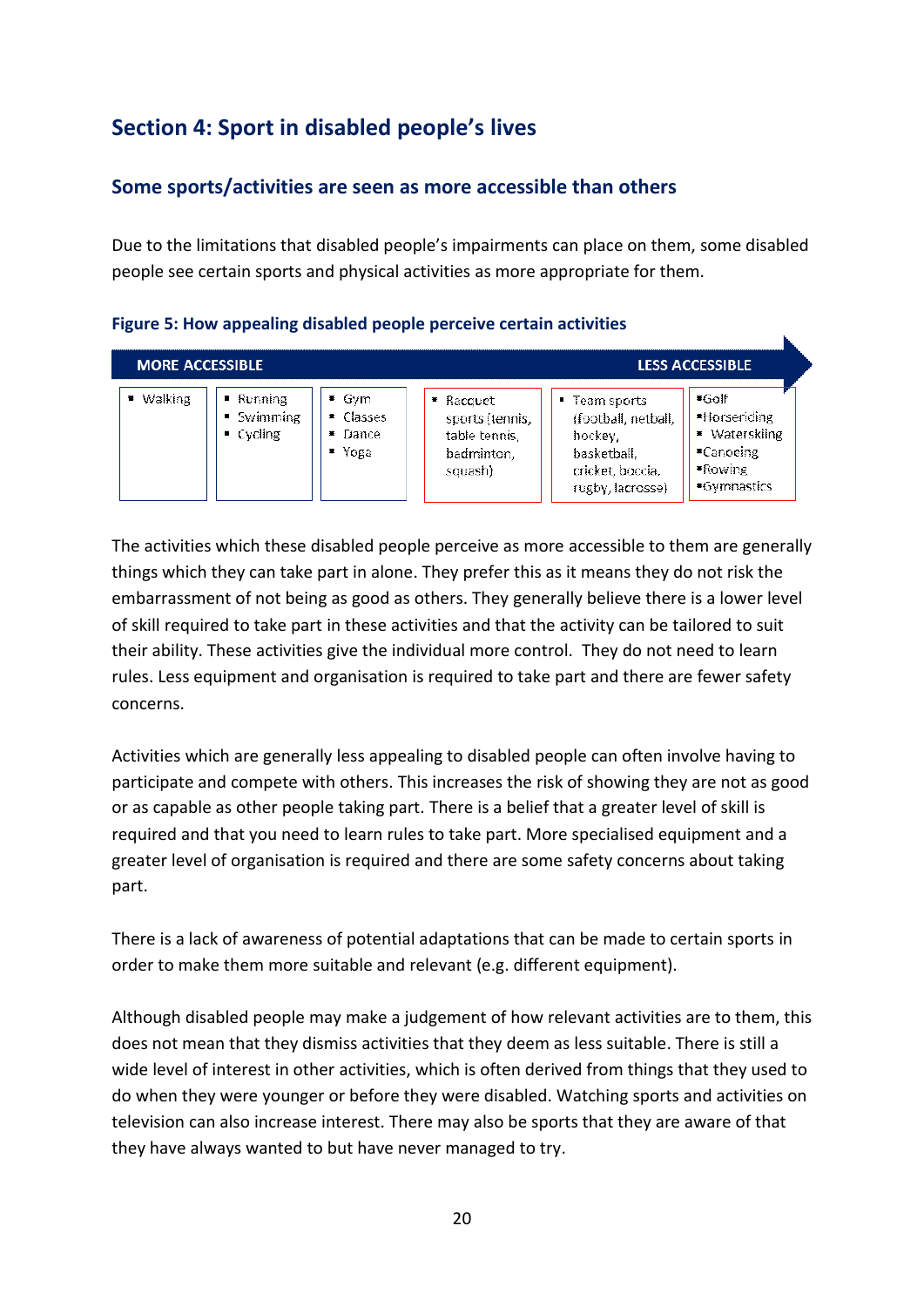"I love the idea of going canoeing, going really fast in the water is so exciting- I like the thrill of it!" (Eleanor)

"I was a football coach….football was my life. I still watch it and sometimes watch coaching on YouTube, which brings a tear to my eye. If I could play again I'd be ecstatic but I get too fatigued" (Gerrard)

### **What does this mean for the sport and physical activity sector?**

The limitations that disabled people's impairments place upon them impacts their perceptions of how suitable and appropriate different sports and activities are to them.

It is important to emphasise what can be achieved by taking part in sport as well as highlighting the different adaptations, which ensure people can take part.

Raising awareness of what is available and how people can take part will help to increase disabled people's enthusiasm to try new activities.

Consideration should be given to providing guidance and support so disabled people can take part by themselves as well as addressing the concerns and limitations of taking part in group activities.

# **Perceptions of their own ability, the logistical challenges of taking part and a resistance to change are significant barriers to participation in sport and physical activity**

The main barriers preventing disabled people from taking part in sport and physical activity are similar to those that non-disabled people face, but can often be more pronounced.

#### **Perceptions of their own ability**

Often disabled people feel that they will not be able to take part in sport or physical activity because of their impairment. They worry that they will not be able to keep up or compete at the same level.

"I have taken part in classes for older people as I know I will be able to keep up with them" (Gerrard)

In a team situation, disabled people can be concerned that they may let the team down. They do not want to take part in something where they may stand out, feel different, or risk feeling humiliated.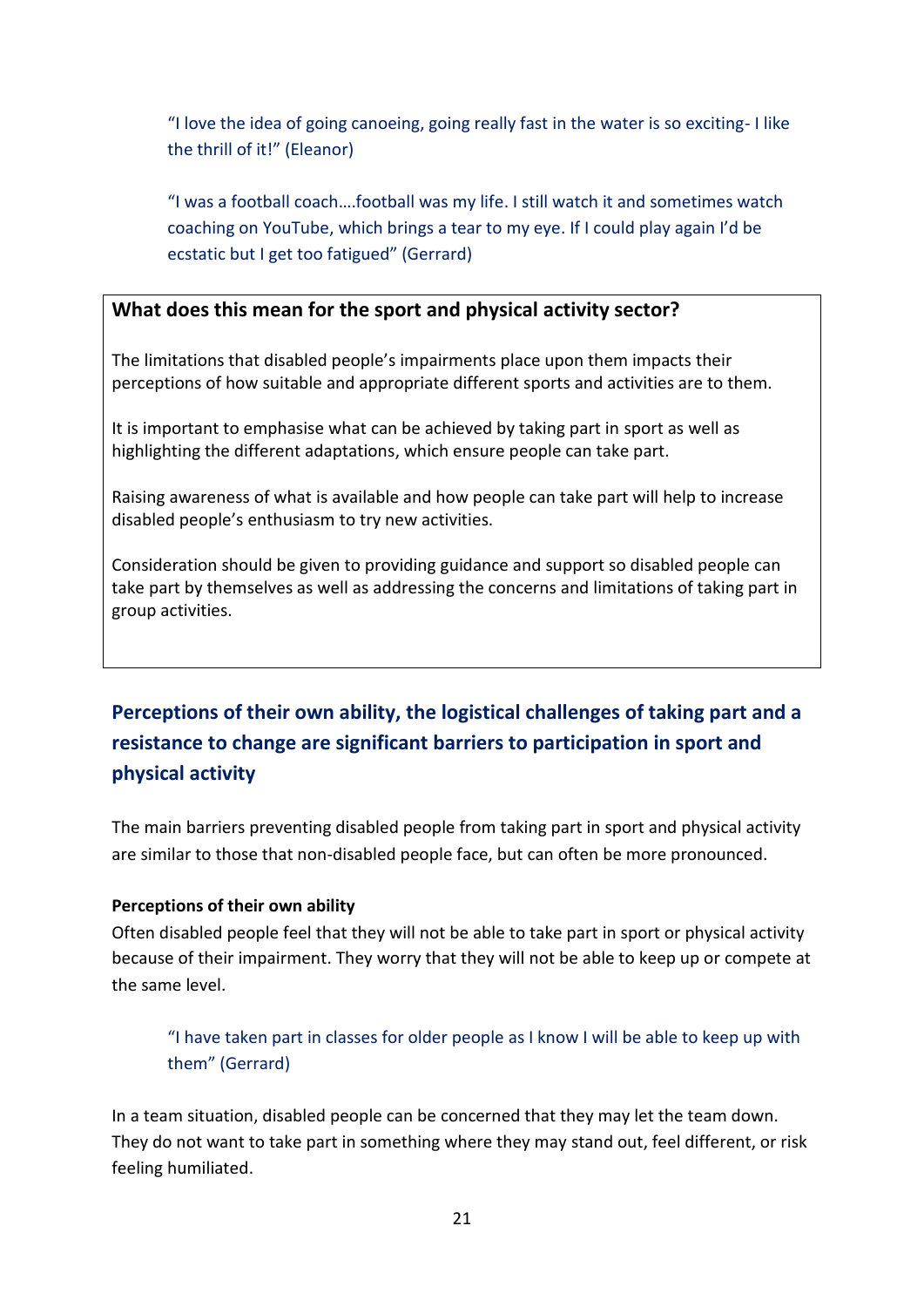#### "I'm just not very confident I'm going to be able to do the class" (Pip)

#### **Logistics**

The logistics of taking part are also a primary concern to disabled people. Getting to the venue can be the first hurdle. It is helpful to know what transport is available and at what cost. Once there, it is helpful to know whether specialised equipment is needed to participate and whether it is provided or participants must bring their own.

"I wish I could convey to you what it takes for me to even get up in the morning, let alone go swimming. It's a logistical nightmare" (Richard)

Disabled people can often need someone to go with who can help and support them such as a partner, friend or carer. These disabled people need to know that their supporters are welcome at the activity, perhaps even take part in some way.

Another worry is the level of support that will be available once they get there. What trainers, coaches or staff will be present and what level of training and experience do they have to support disabled people in sport?

"If the staff don't know how to ensure that I can participate safely, with everyone else, then it's difficult" (Gerrard)

"Coaches need to be trained to be able to deal with your impairment without making a big deal of it" (Liam)

#### **Resistance to change**

Given the limitations that disabled people can face in their day-to-day lives, there can be a strong sense from some that life is hard enough anyway, before considering starting something new. They are not willing to put in the extra effort needed to take part in sport or physical activity.

"I tend to think, if I do that I'll probably make things worse. Taking that first step is hard" (Juliet)

For some disabled people, it may be physically uncomfortable or painful to be more active. For others, they could have spent time living in a smaller world, a safe environment with limited experiences. This makes them less confident in going outside of their comfort zone and trying something new.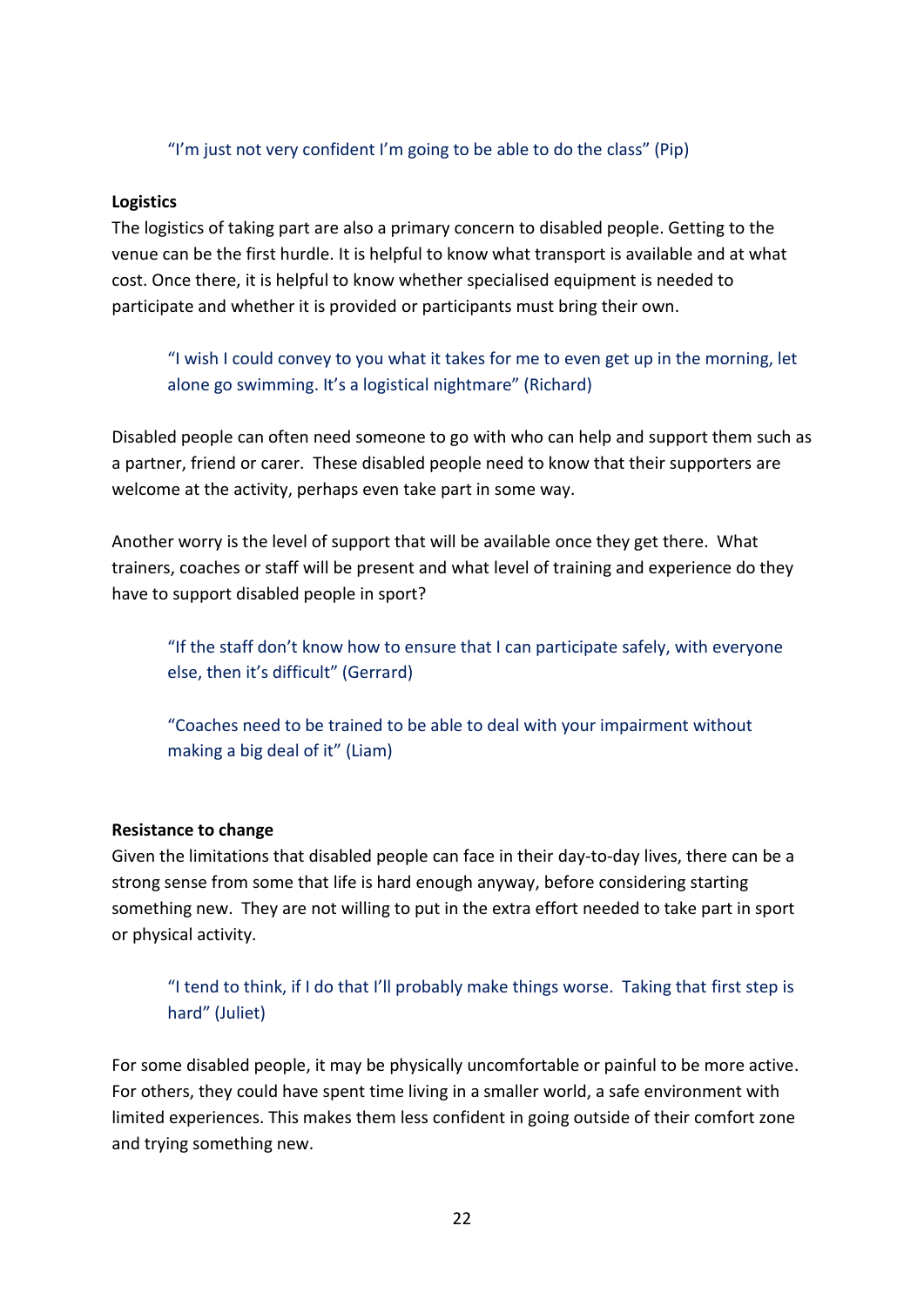"We see people who say 'I can't cycle can I?' as our challenge. We're all about removing the barriers to cycling… We see cycling as an agent of change" (Isabelle Clement, Wheels for Wellbeing)

# **Lack of awareness of opportunities also prevents disabled people from taking part**

Many disabled people are simply unaware of what activities are available for them in their area. They often dismiss 'standard' sports as being unsuitable and are unaware of adaptations that can be made to sports and activities to make them more suitable to their needs. They do not know that opportunities exist for 'people like me'.

"I tried searching for handball sessions in my area 'cos I know there is one but I couldn't find it. I searched for hours online" (Richard)

"I don't know of any opportunities to play (football) with people with MS and I can't imagine how it would work – don't you have to be active to play? I've never heard of wheelchair football – maybe I would give that a go" (Gerrard)

# **In order to motivate disabled people to participate they need to be able to connect things to their values**

For the majority of disabled people in this research, taking part in sport and physical activity is seen as something that helps people to fulfil the 'having fun' and 'maintaining health' values.

"My yoga class gives me that positive attitude, it helps me to target and alleviate all my stress" (Pip)

"I'd love to play a team based sport  $-$  I'd love the camaraderie and fun" (Richard)

These disabled people do not currently associate sport and physical activity with other values as much.

### **What does this mean for the sport and physical activity sector?**

There is a clear need to improve the level of communication about what opportunities exist for disabled people. The communication not only needs to promote what is available, but needs to be effective in engaging disabled people and making them think that the activity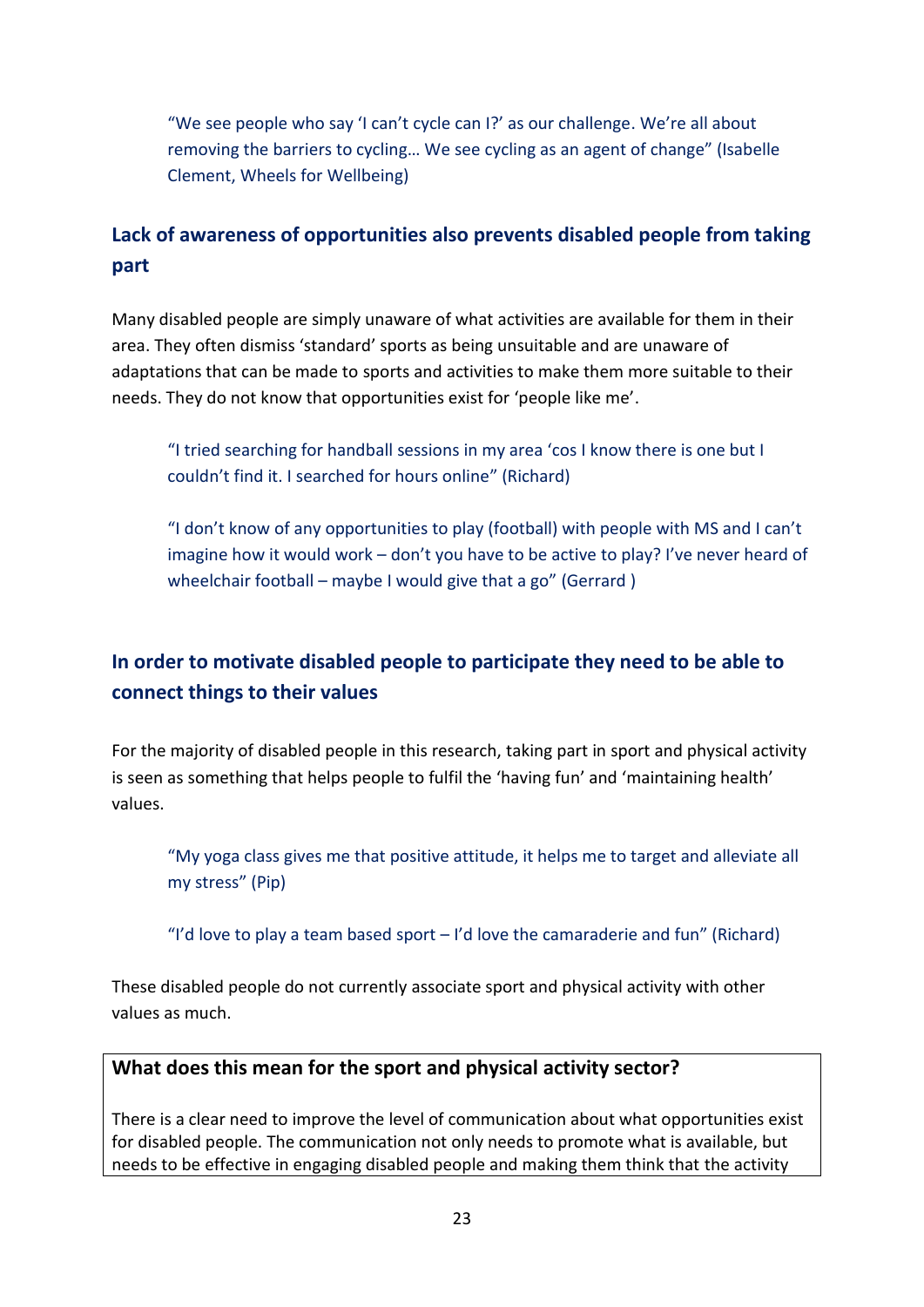would be suitable and relevant to them. It is important not only to embed inclusive communication principles but also to ensure promotion is accessible to more people, it needs to break down the barriers and overcome concerns.

The English Federation of Disability Sport (EFDS) has produced a guide to inclusive communications. It provides essential better practice guidance on planning, terminology and language, it explains the purpose of accessible formats and shows how providers can get the best from their communications.

[http://www.efds.co.uk/resources/case\\_studies/2697\\_access\\_for\\_all\\_efds\\_inclusive\\_comm](http://www.efds.co.uk/resources/case_studies/2697_access_for_all_efds_inclusive_communications_guide) unications guide

#### **Perceptions of ability**

Highlight that activities are suitable for people regardless of ability. Show imagery of different people taking part. This is not only people with different impairments, but various levels, interactions etc. Emphasise different adaptations that support the activity to ensure everyone can participate.

#### **Logistics**

Provide detailed information on the venue facilities and transport links to help people make informed choices about whether they can attend.

Emphasise that everyone is welcome, so the disabled people know that they can bring their personal assistants or family/partners, who may even be able to get involved as well. Highlight whether or not specialised equipment is needed and will be provided, and if not, provide guidance on where it can be sourced and the expected cost.

Provide information so that disabled people feel comfortable that the staff, trainers and coaches are comfortable with and capable of providing a quality experience for disabled people.

### **Resistance to change**

Emphasise messages about the activity, which will appeal to the disabled people's values, to make it more appealing. Highlight the social aspect of taking part or the benefits to selfimage.

Providers need to raise awareness of their activity, ensure that they emotionally connect to disabled people and emphasise that they will be suitably supported when taking part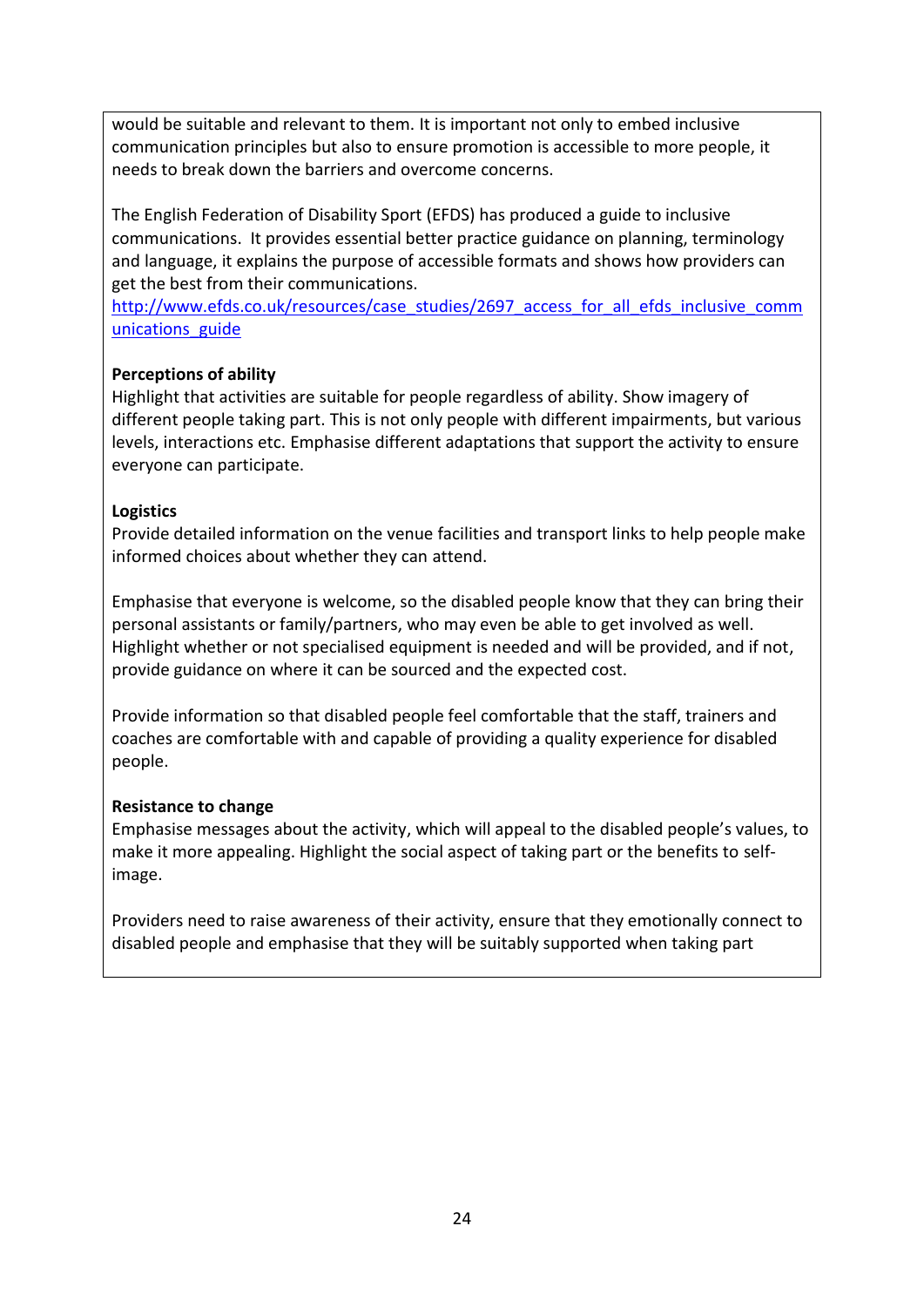# <span id="page-24-0"></span>**Section 5: Response to current marketing and initiatives**

# **Current sport and physical activity promotion and initiatives may be focused too narrowly to capture the widest audience**

Current communication and initiatives for disabled people are not as effective as they could be because they can often focus on the wrong things. Promotion is often disability focused. It often fails to emotionally connect to the end user by not linking to their relevant values. And it often provides little or no information to help disabled people understand how their needs will be supported.

By emphasising activities are for disabled people, or people with specific impairments, it can be off putting, or prevent things from appealing to people.





People who do not class themselves as disabled are less likely to emotionally connect to things targeted at disabled people. Therefore, promotions are not appealing to a significant proportion of the targeted audience.

Even among those disabled people who do identify with being disabled, these promotions can still lack appeal. Their impairment is not one of things that motivates them in life and does not drive them to try new activities. In order for sport or an activity to appeal, they need to link with the things that are important to disabled people and play to their values.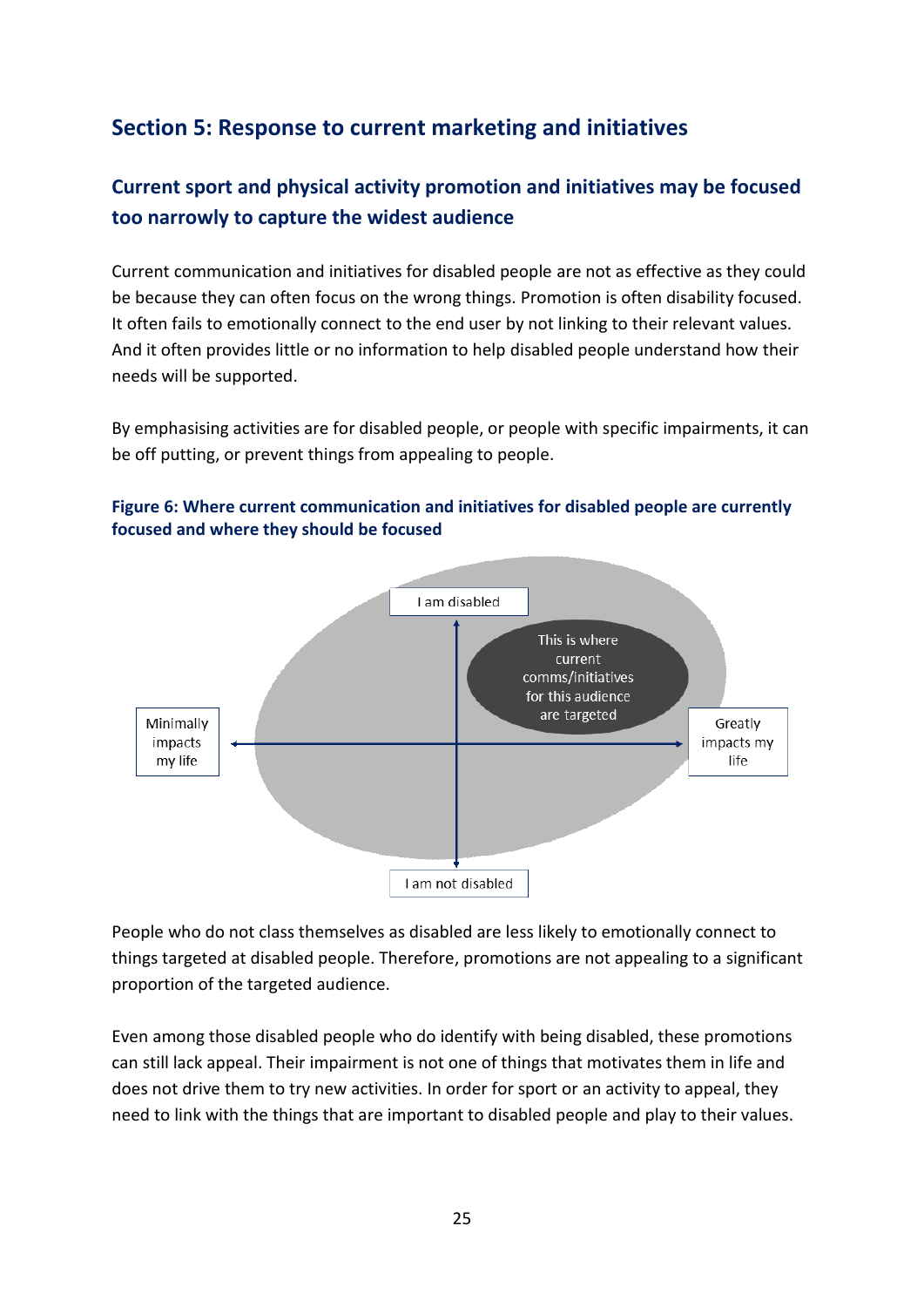Disabled people have many concerns about the suitability of an activity, and whether the limitations that they face from their impairment, will be adequately supported. They choose activities so that they are confident they will receive the right level of support or will not stand out and feel different.

"I look for classes for older people as I'm more confident and I'll be able to participate" (Gerrard)

"I feel comfortable going to limited movement classes with my mum as I know I will be able to keep up with everybody" (Eleanor)

The extent to which the instructor or coach is able and willing to support them is also important.

"I went trampolining and the coach was trained in special needs so I could go with my friends, and the coach would treat me differently but the same. I would have different actions but I felt included" (Liam)

Many current initiatives and communications struggle to emotionally connect and provide reassurance.

#### **Figure 7: Current promotion for sport or physical activity for disabled people struggle to emotionally connect and provide reassurance**

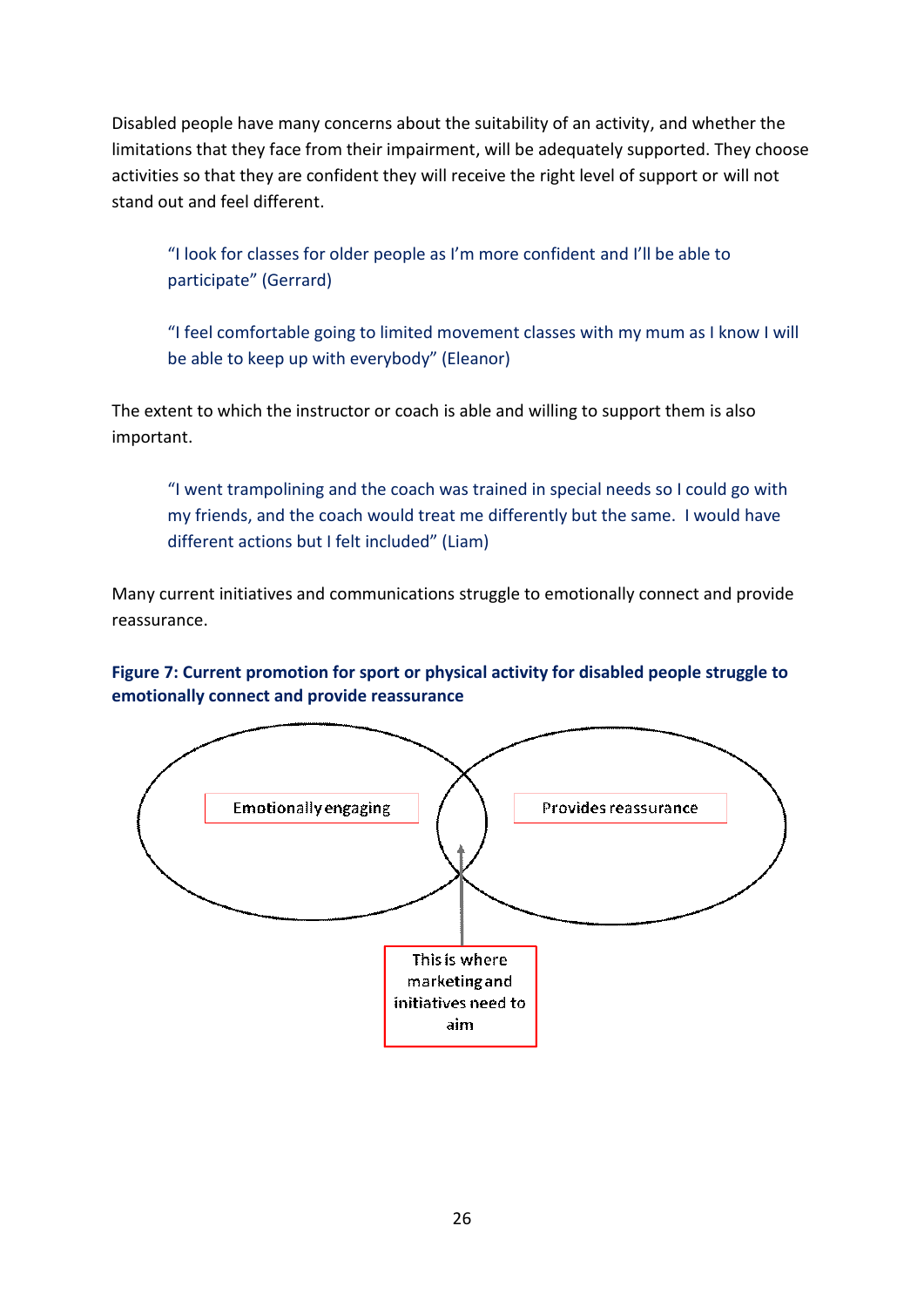# **In order to be more appealing, sport and physical activity opportunities need to ensure to cover three main areas**

1. To increase participation among disabled people, sport and physical activity providers firstly need to increase awareness of what they have to offer.

**Figure 8: Three things that providers need to do to improve participation among disabled people. Raise awareness, emotionally connect and provide relevant support**



2. Any activity and associated promotion needs to emotionally connect with disabled people. It needs to connect with one or more of their values to inspire and motivate them to take part.

"Crown green bowling is something I have thought about in the past. It looks fun! My concern with doing this sport would be the balance issues I have with my MS" (Gerrard)

"I would love to try canoeing if I think I would have the confidence to have a go" (Eleanor)

3. Information must be available to ensure that disabled people are confident that they will receive enough support to be able to take part.

"I have wanted to take part in badminton activity before. It was just finding someone to play with me" (Francesca)

"I do quite like the idea of Zumba but know it is quite fast paced and not sure if I would be able to do this with my health problems (back, neck, hip)" (Juliet)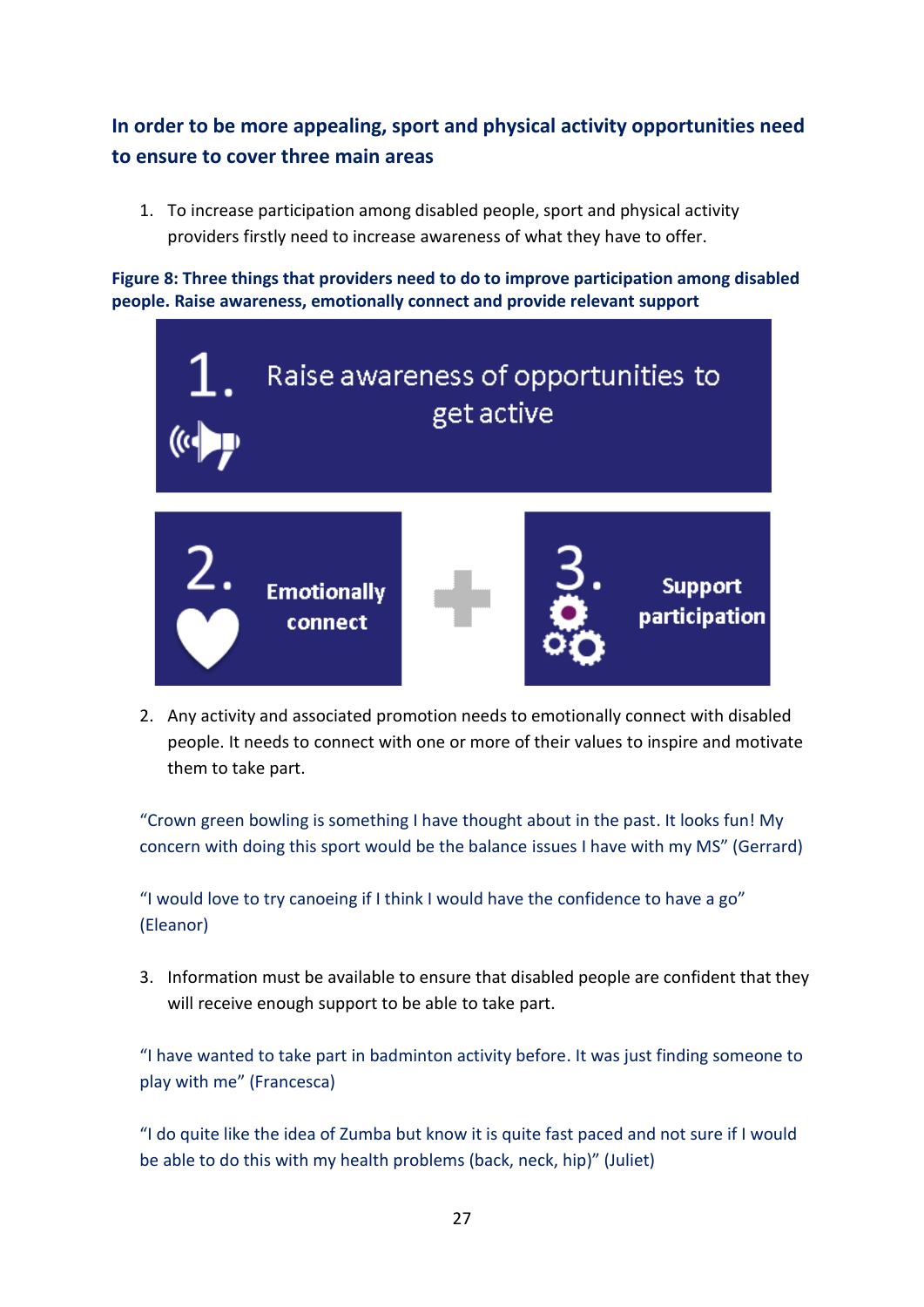# <span id="page-27-0"></span>**Section 5: Recommendations**

### **Increasing awareness of opportunities is a priority**

To increase participation, disabled people need to be made aware of what is available. Providers need to start thinking about the amount and types of channels that they use to communicate their opportunities. To maximise exposure it is important to communicate opportunities through the channels, which are most likely to reach disabled people. Simply putting something on your own website once and hoping participants find you is not a good marketing practice with any audience.

"Promotion through people who work with them is key, such as physiotherapists. It's about creating connections" (Ricky Stephenson, expert)

To maximise exposure sport and physical activity, providers should capitalise on the touch points that disabled people engage with regularly such as:

- Doctors or other health care professionals
- Community support groups
- Peer support groups
- Carer groups
- **•** Charities
- Educational establishments
- Shopping centres, cinemas etc.

Touch points around the health sector provide a particular opportunity as they can be seen to be a credible source of information that people will listen to. An additional advantage of working with people in this sector is that they often have regular contact with disabled people over which time they build up strong and trusting relationships.

# **It is important to emotionally connect with disabled people by aligning sport or physical activity with their values**

Disabled people are more likely to feel that the sport or physical activity is 'for them' if it talks to a number of aspects within their value system. By playing to more than one value through initiatives and marketing, you are more likely to talk to people holistically and therefore be more impactful and relevant.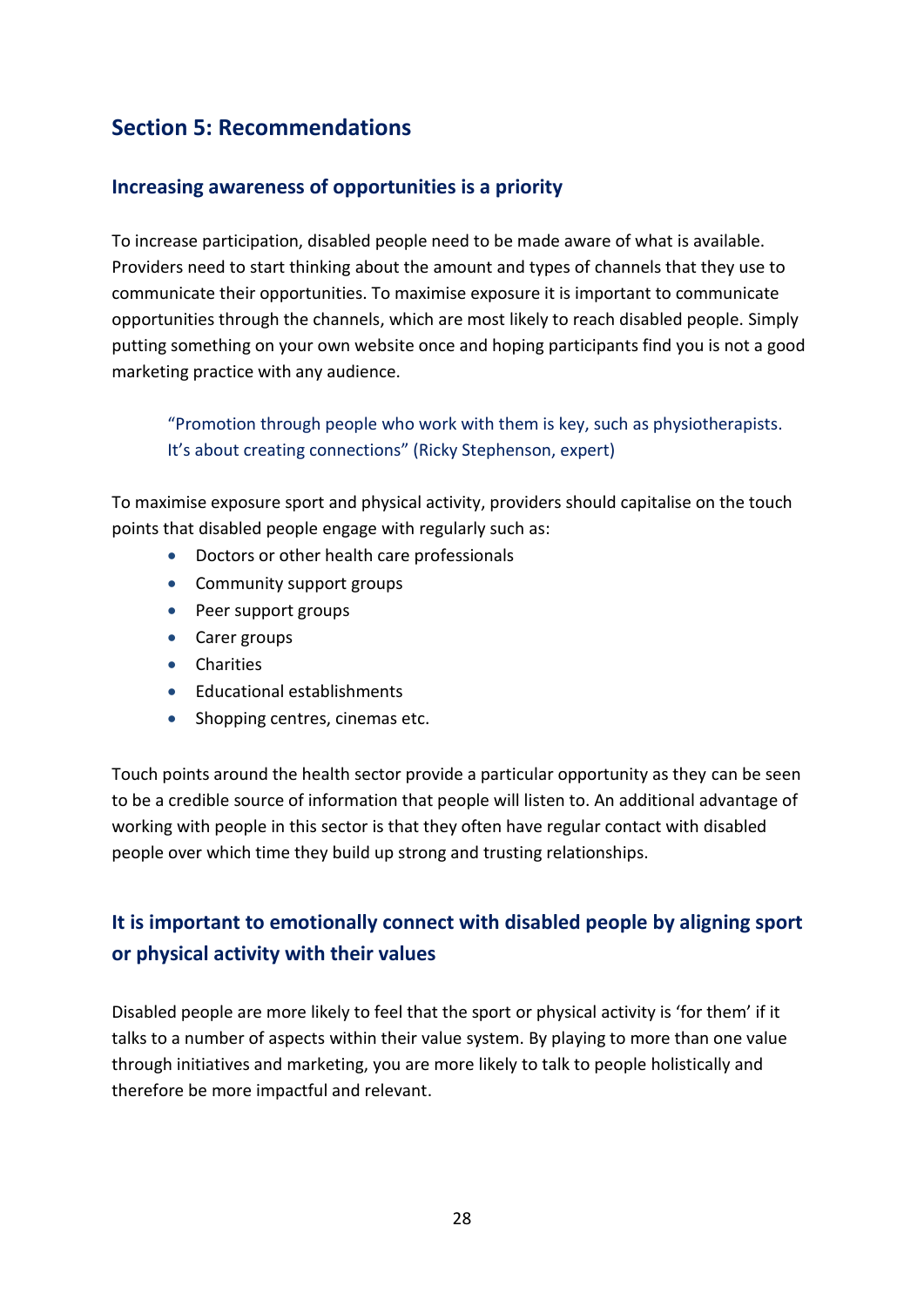"The most important thing to know about a team of under-18 male wheelchair basketball players is that they are teenage and male -that's the most important thing to recognise first." (John Amaechi OBE, expert)

To minimise alienation, you should not address this audience as 'disabled' or focus principally on grouping people with certain impairments. Rather than referring to their impairment, a stronger approach would be to reference relevant restrictions that they could face, using language that cuts across audiences. For example, you could promote an exercise class as for people with 'limited movement'. This could be just as suitable for nondisabled people with a temporary restriction.

"You need to target disabled people but also need to 'normalise' the communications. It shouldn't look and feel like we're in a disabled bubble." (Isabelle Clement, expert)

- Promote activities through social 'hubs' like workplaces, parent groups, or in pubs. Locations which are not defined by disability.
- The activities provided should have a mixture of disabled and non-disabled people to take part together where possible.
- Offer amends and alternatives that acknowledge limitations, but allow people to play alongside each other, e.g. all play golf but with fewer holes, all play wheelchair football.

# **To maximise and retain participation there are six keys areas providers need to consider**

To maximise the appeal and to retain disabled people once they do attend, there are six things that providers should take into consideration:

- 1. Training coaches, instructors and staff in providing for disabled people
- 2. Providing a range of sessions to suit different needs and ability levels
- 3. Showing what is possible
- 4. Providing and promoting accessible local facilities, clubs and venues
- 5. Encouraging friends, family and supporters to take part
- 6. Providing a range of equipment to suit different needs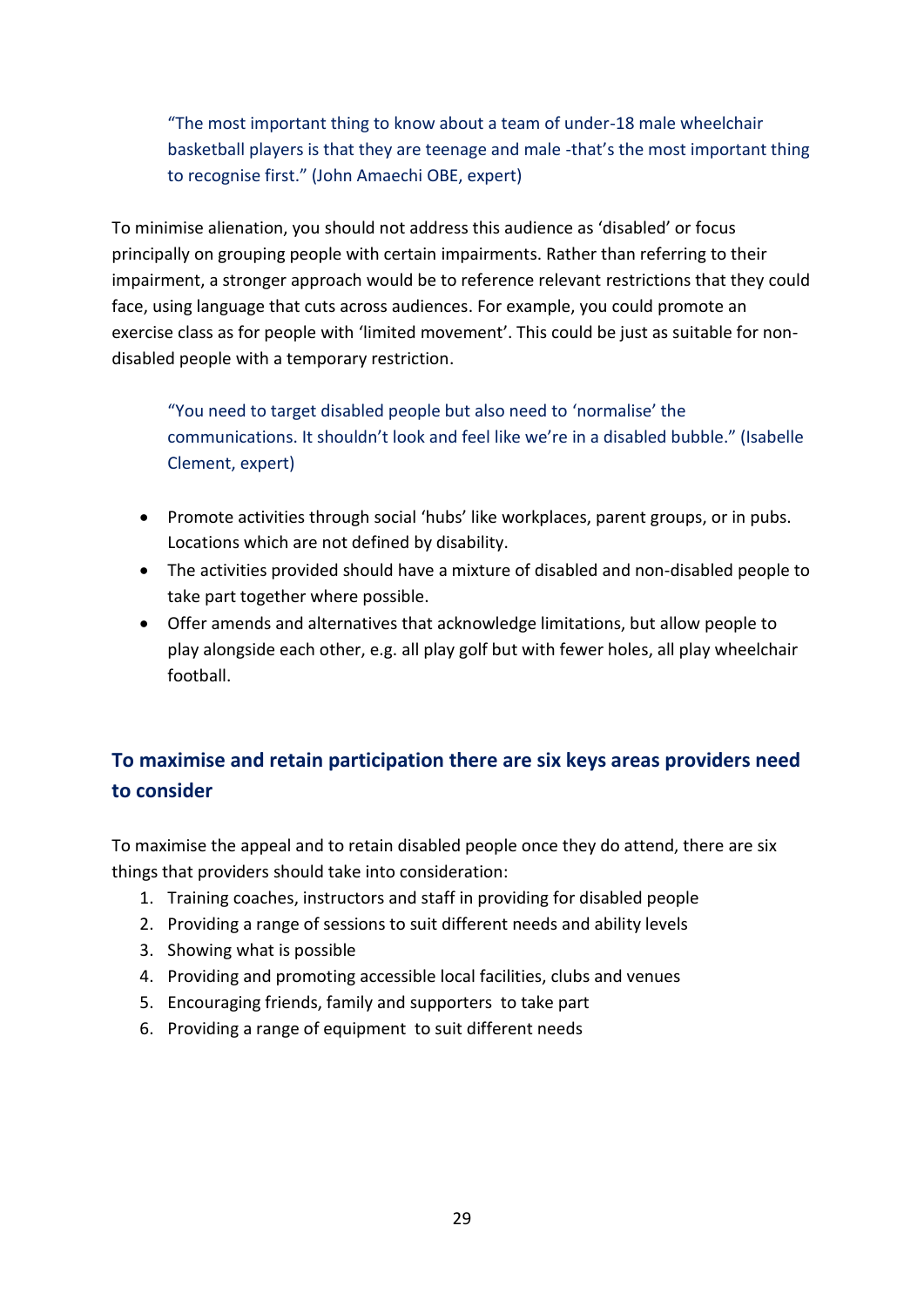#### **Training coaches and staff in providing for disabled people**

Providers should think about providing staff with training in how to welcome and include people with a variety of impairments. This should result in them feeling more confident, relaxed and comfortable when working with disabled people. Training should not just be focused on instructors or coaches, but should be made available to all staff that disabled people may interact with.

For front of house staff such as receptionists, training should focus on how to provide good customer service- how to ensure a welcoming and comfortable environment. For example, disability awareness, communication better practices (developing practices for people with various impairments), venue tours for all new members/guests (This is a good practice for people with a visual impairment this gives them a sense of the layout and makes them more comfortable moving around independently, for others it means they do not have to find their own way around).

For coaches and instructors, training should include guidance on how to be supportive during a session; what questions to ask, ways in which to demonstrate adaptations without making disabled people feel isolated. Examples should be provided of adaptations that can be made depending on the limitations of those people taking part. Also, encourage coaches and instructors to think above and beyond the actual activity, perhaps calling people after a session to see how they found it. This is a good customer service practice for any activity and any attendee as it provides valuable feedback.

### "The role of the coach is important  $-$  they need to know how to talk to a person with a disability" (Penny Broomhead, expert)

Another good way to improve the experience of disabled people within the activity is to implement a buddy or ambassador scheme. Give responsibility to more experienced members of the group or team to follow up with disabled people to see how they are enjoying it and whether there can be any improvements made.

#### **Provide a range of sessions to suit different needs and ability levels**

To maximise participation it is best to offer a range of activities for different ability levels and to ensure that it is clearly communicated what each activity or session offers.

Be clear as to whether the activity is for beginner or people with more experience. Is it a solo activity or something done in a team? Is it a casual activity, something done for fun, or something more serious with a specific end goal? What day of the week do different activities take place? Providing this information ensures that people can make an informed choice of whether that activity is suitable for them.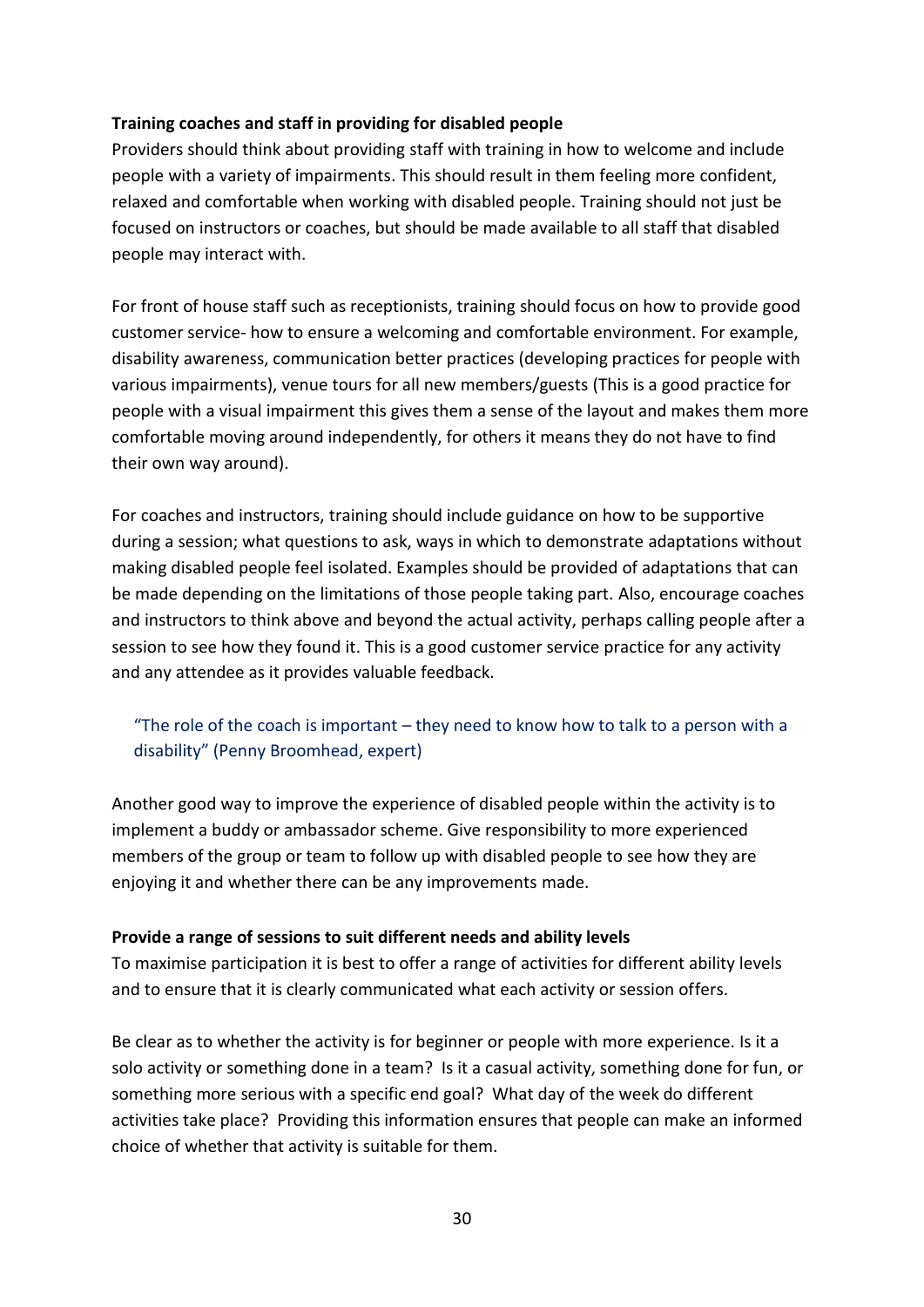Offer different ways in which people can take part. Have non-committal drop in sessions where people pay as they attend. Provide courses for set periods (eg. six week sessions) that people pay for up front. Organise trials or one-off taster sessions so people can come and see whether they like the sport and are able to take part without any long term commitment. When playing in teams or competitions try and skill match to ensure a game is fair.

It could be that people are unaware or unsure of your sport and the time, effort and energy it would take to come and try is a barrier to participation. Work with other local providers to offer mixed activity sessions, to make it more appealing for people to make the effort to come and try different things. They may not like your sport, but have the chance to try others.

#### **Show what is possible**

A good way to get disabled people to understand that a sport or activity is for them is to enable them to visualise it. Make it more tangible and believable that they are able to take part.

"You have to visually show what's possible and who can participate. Provide testimonials of participants and encourage positive word of mouth" (Isabelle Clement, expert)

Use case studies, testimonials, videos and pictures of people who already take part that disabled people can relate and connect to. Do not focus on a person's impairment or disability, but rather the reasons for taking part and the benefits of the actual activity. Try and identify with the values that disabled people hold important.

Use demonstrations so people can see what it is like to take and part and the adaptations that can be made. The use of ambassadors or mentors, (who do not have to be elite athletes as not every disabled person relates to this top performance level) at demonstration days to tell their story and demonstrate using equipment can also be powerful.

### **Provide and promote accessible local facilities**

One of the main barriers to participation is the logistical complications of finding and getting to suitable and accessible venues. For disabled people to be motivated to take part they need to know that when they arrive at a venue they will be able to gain access and move around easily.

Be descriptive about what facilities (and the sessions they will take part in) will be like to help people visualise the environment and be reassured that it will cater to their needs.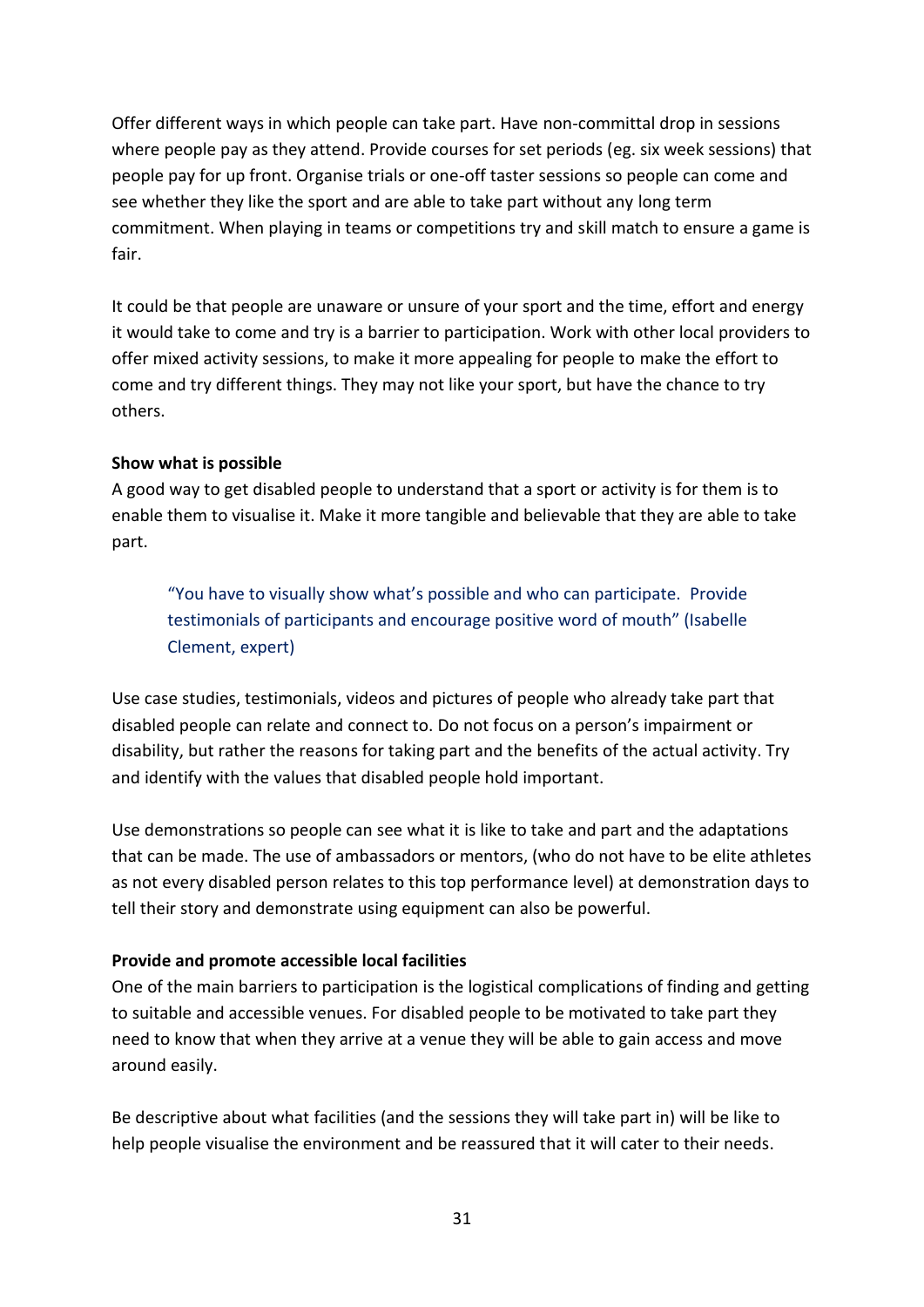Provide photos and videos on your website, which give a sense of scale so people can understand what the facilities are like.

Pay attention to the details of facilities, from accessible changing rooms for people in sports wheelchairs, to the location and distance from the building where the accessible car park spaces are. Offer detailed information on the local transport links and how people might be able to find you.

You can find more information on the kinds of changes and adaptations that can be help in the English Federation of Disability Sport's 'Access for All, Opening Doors' guide [http://www.efds.co.uk/resources/case\\_studies/2317\\_access\\_for\\_all\\_opening\\_doors\\_a\\_gui](http://www.efds.co.uk/resources/case_studies/2317_access_for_all_opening_doors_a_guide_to_support_sports_clubs_to_improve_physical_access_for_disabled_people)\_ de to support sports clubs to improve physical access for disabled people

Once you are confident you are providing enough relevant information about the venue and facility, ensure that you promote it widely. Use local links and online tools to ensure people can easily access the relevant information.

#### **Encourage friends, family and carers to come along**

Disabled people can be much more reliant on friends and family to support them in taking part in hobbies and interests. Therefore, to increase participation among disabled people, encourage their friends and family to join in or include them in activities too.

Where appropriate and possible, let disabled people's supporters take part in the sport. Do not single them out as 'supporters' but rather as additional team members. This not only increases the participation of disabled people but also non-disabled people too, therefore improving the well-being of a wider audience.

If taking part in the sport is not suitable, or they are not interested, think about other ways in which the supporter could participate. Can they be assistant coaches or volunteer in the activity? Make the time that they spend at the activity enjoyable for them too, so they want to return for themselves, not just as a supporter.

#### **Provide a range of equipment to suit different needs**

The need for adapted or specialised equipment can be a barrier to participation, but past research has shown it is not the biggest barrier. Be clear as to what equipment is needed to take part and the variety for different limitations. If relevant, make it clear that use of equipment at clubs is free. If a cost is involved, be clear as to what that is. However, be aware that making activities or equipment etc. free does not necessarily mean disabled people will want to take part.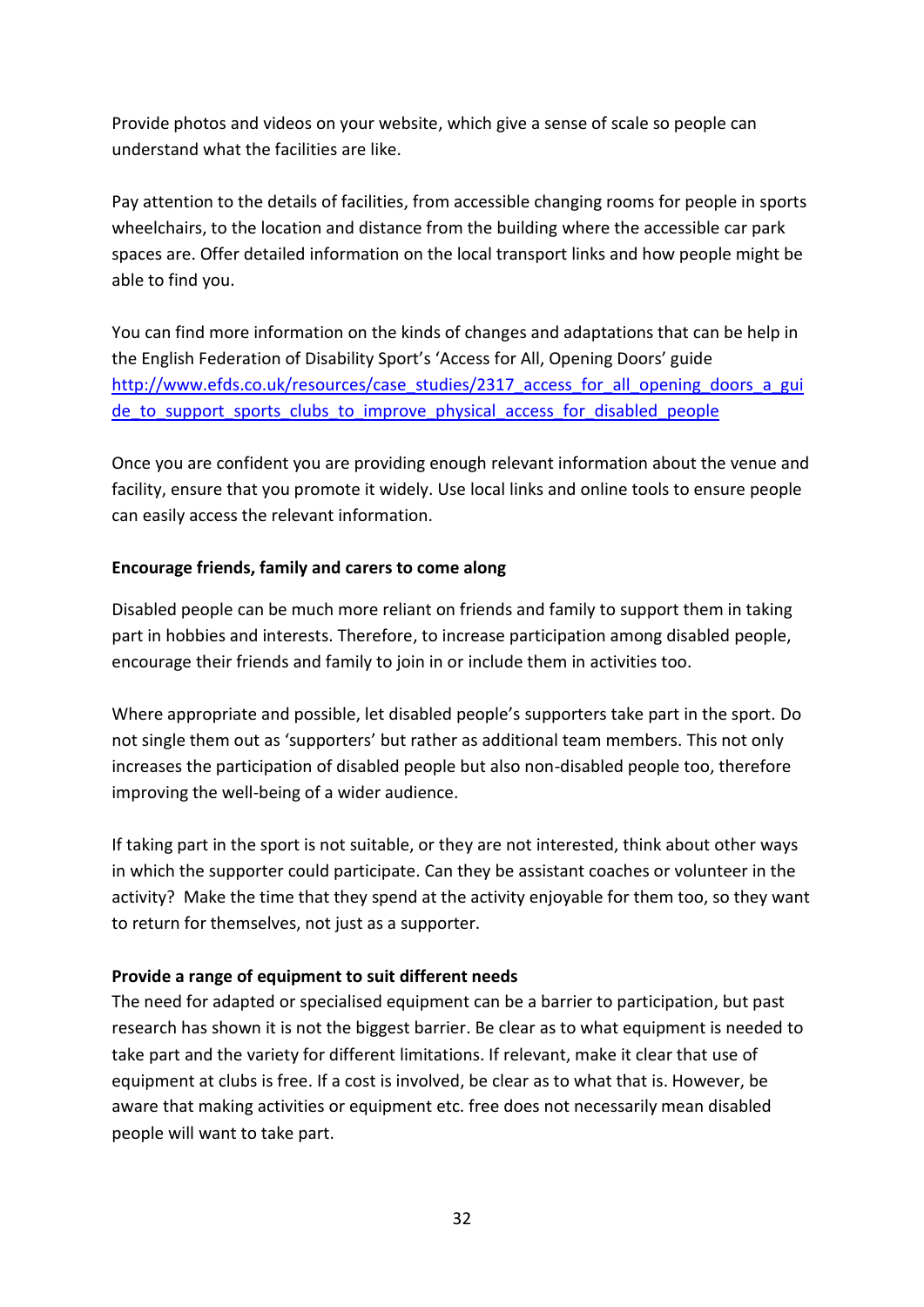If individuals must bring their own equipment, provide guidance on where they can find it and at what costs. Or give examples of equipment that can be adapted or amended to suit the needs.